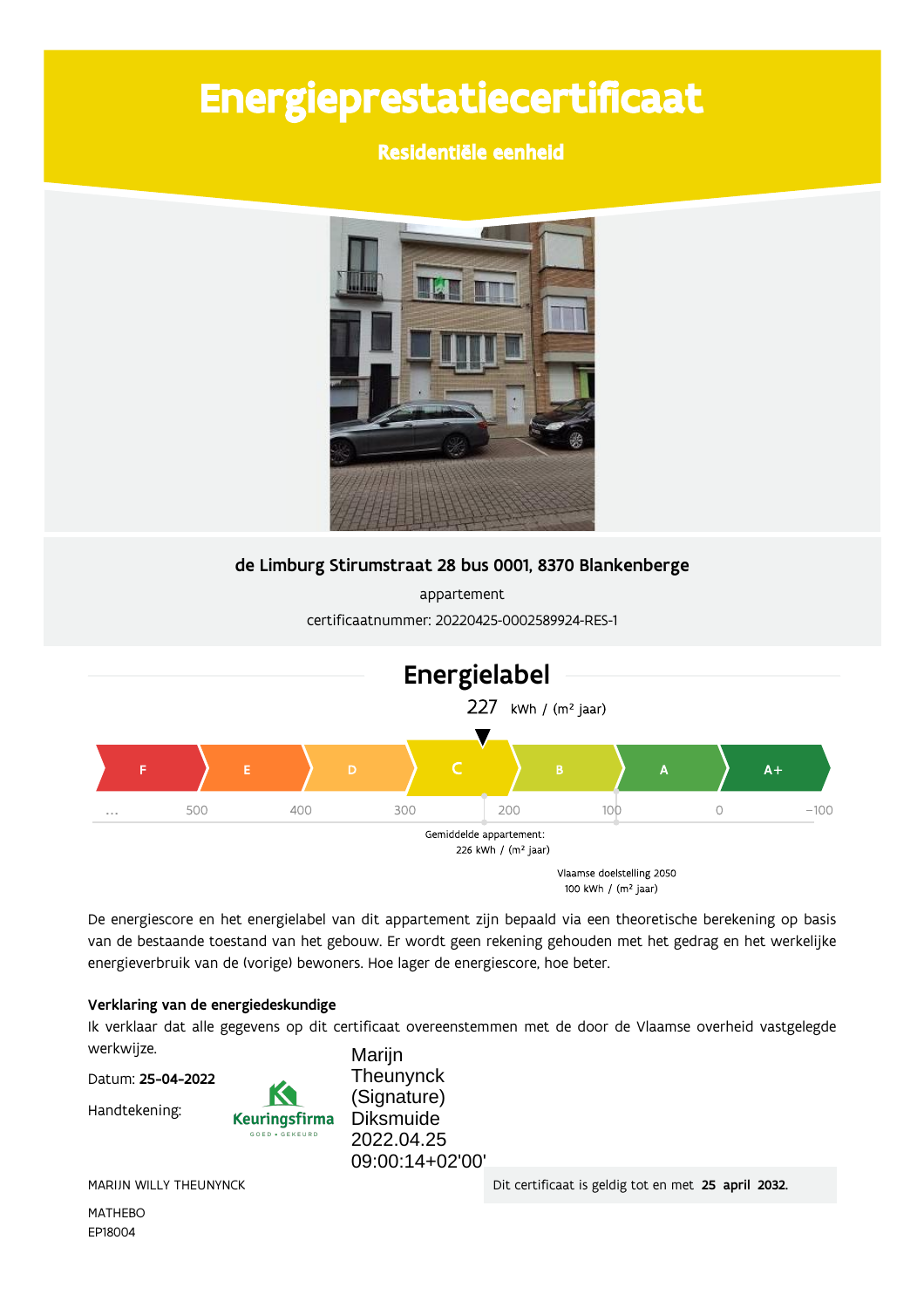## Huidige staat van het appartement

Om met uw appartement te voldoen aan de energiedoelstelling, zijn er twee mogelijke pistes:

**OF** 

 $2^{\circ}$ 

#### $(1)$ Inzetten op isolatie en verwarming

U isoleert elk deel van uw appartement tot doelstelling én voorziet de  $\mathsf{u}$ een energie-efficiënte verwarmingsinstallatie (warmtepomp, condenserende ketel, (micro-)WKK. efficiënt warmtenet  $\bigcap_{ }$ decentrale toestellen met een totaal maximaal vermogen van 15 W/m<sup>2</sup>).

Energielabel van het appartement

U behaalt een energielabel A voor  $\overline{U}$ appartement(= energiescore van maximaal 100 kWh/(m<sup>2</sup> jaar)). U kiest op welke manier u dat doet: isoleren, efficiënt verwarmen, efficiënt ventileren, zonne-energie, hernieuwbare energie ...



## Sanitair warm water Ventilatie Aanwezig Geen systeem aanwezig

Koeling en zomercomfort Kans op oververhitting Buitenzonwering aanwezig



Luchtdichtheid Niet bekend

| ۵<br>۸ |  |
|--------|--|

#### Zonne-energie

Geen zonneboiler of zonnepanelen aanwezig

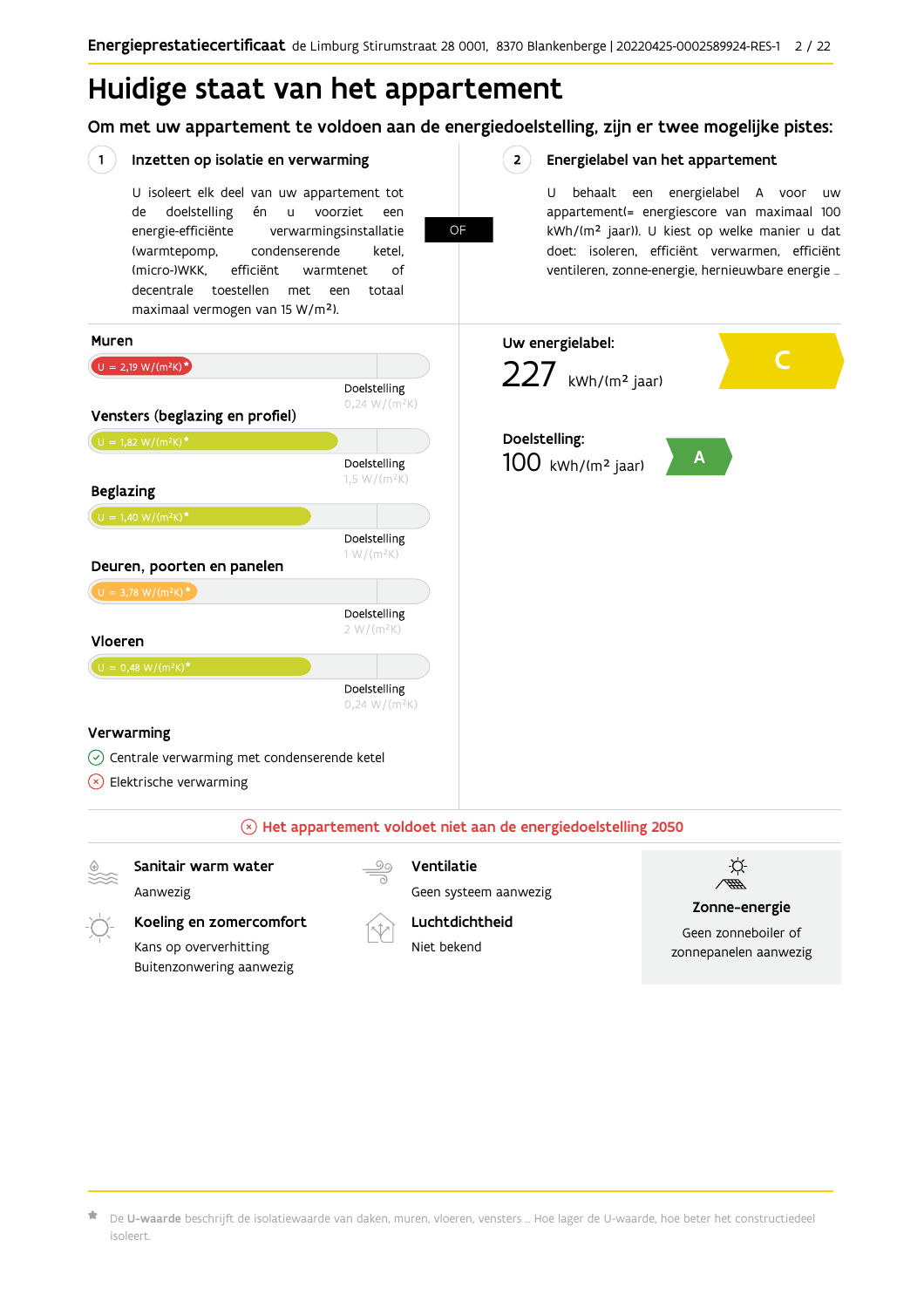## Overzicht aanbevelingen

In deze tabel vindt u aanbevelingen om uw appartement energiezuiniger te maken. De aanbevelingen zijn gebaseerd op piste 1. Kunt u ze niet allemaal uitvoeren, dan helpen ze u ook om via piste 2 de doelstelling te halen. Vraag advies aan een specialist voordat u met de renovatiewerken start.

De volgorde in deze tabel is automatisch bepaald en is niet noodzakelijk de juiste volgorde om aan de slag te gaan. Het is louter een eerste indicatie op basis van de energieprestatie.

| <b>HUIDIGE SITUATIE</b>                                                                                                                                                                          | <b>AANBEVELING</b>                                                                                                                                                                                                                                                                               |
|--------------------------------------------------------------------------------------------------------------------------------------------------------------------------------------------------|--------------------------------------------------------------------------------------------------------------------------------------------------------------------------------------------------------------------------------------------------------------------------------------------------|
| Muur in contact met volle grond<br>3,6 m <sup>2</sup> van de muren in contact met volle<br>grond is vermoedelijk niet geïsoleerd.                                                                | Plaats isolatie aan de binnenkant van de muur.                                                                                                                                                                                                                                                   |
| Muur<br>28 m <sup>2</sup> van de muren is (vermoedelijk) niet<br>geïsoleerd.                                                                                                                     | Plaats isolatie aan de binnenkant van de muur<br>of plaats isolatie aan de buitenkant van de muur.                                                                                                                                                                                               |
| Deuren en poorten<br>1,6 m <sup>2</sup> van de deuren of poorten is<br>onvoldoende geïsoleerd.                                                                                                   | Vervang de weinig energiezuinige deuren of poorten door<br>een energiezuinig alternatief met sterk isolerende profielen.                                                                                                                                                                         |
| Verwarming<br>7% van het appartement wordt elektrisch<br>verwarmd.                                                                                                                               | Er is echter ook een condenserende ketel aanwezig. Verwijder<br>de elektrische verwarming en onderzoek of het mogelijk is<br>om de ruimtes, die momenteel elektrisch verwarmd worden,<br>aan de condenserende ketel te koppelen. Plaats een<br>afgiftesysteem, bij voorkeur op lage temperatuur. |
| Zonneboiler<br>Er is geen zonneboiler aanwezig.                                                                                                                                                  | Onderzoek de mogelijkheid om een zonneboiler te plaatsen.<br>Raadpleeg hiervoor de zonnekaart of vraag raad aan een<br>vakman.                                                                                                                                                                   |
| Zonnepanelen<br>Er zijn geen zonnepanelen aanwezig.                                                                                                                                              | Onderzoek de mogelijkheid om zonnepanelen te plaatsen.<br>Raadpleeg hiervoor de zonnekaart of vraag raad aan een<br>vakman.                                                                                                                                                                      |
| <b>Vensters</b><br>7 m <sup>2</sup> van de vensters heeft<br>hoogrendementsbeglazing (geplaatst na<br>2000). Dat is redelijk energiezuinig, maar<br>voldoet nog niet aan de energiedoelstelling. | Als u de beglazing vervangt, zorg dan dat deze voldoet aan<br>de energiedoelstelling.                                                                                                                                                                                                            |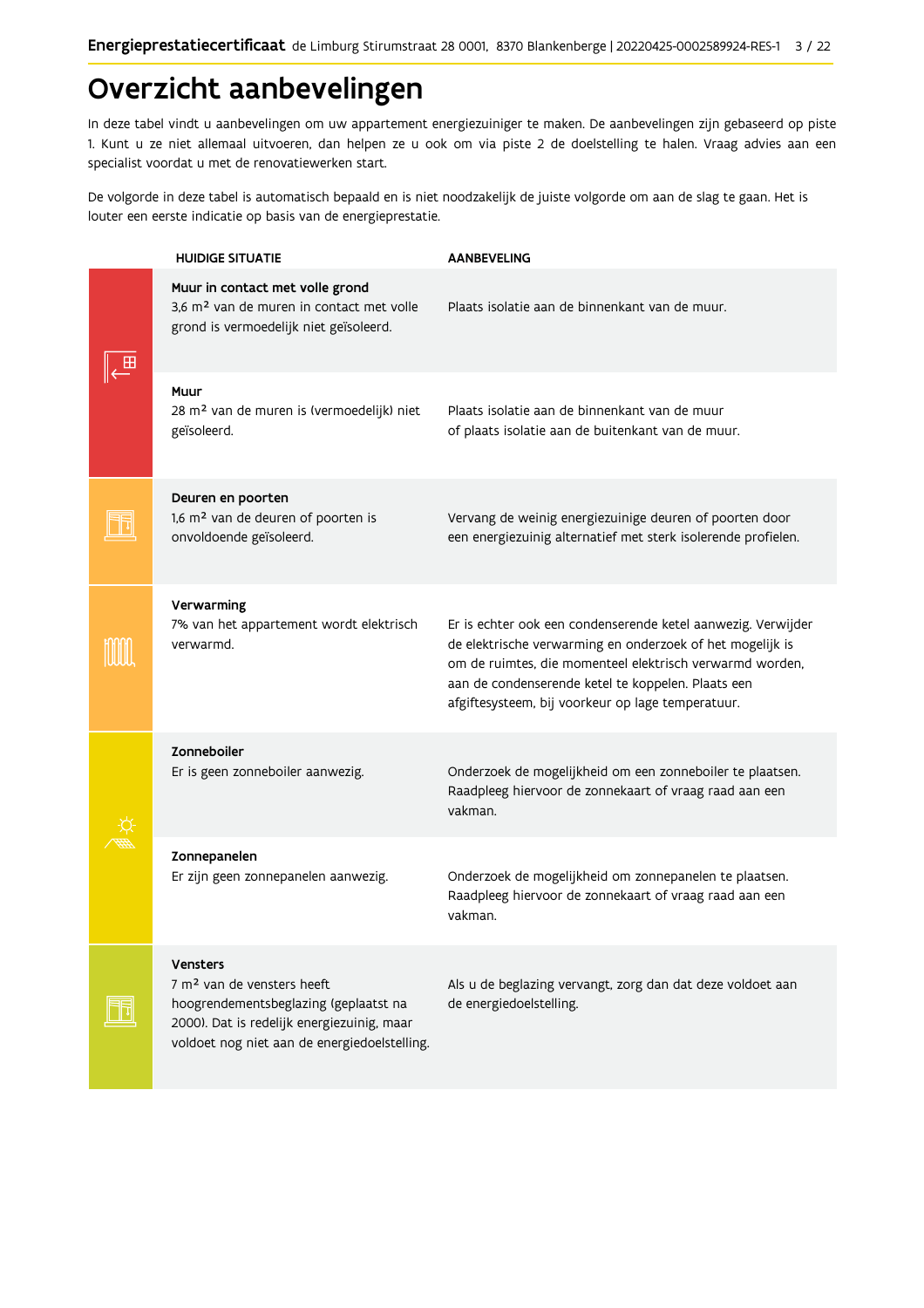

#### Energielabel na uitvoering van de aanbevelingen

Als u beslist om uw appartement stapsgewijs te renoveren in de hierboven gesuggereerde volgorde, geeft de onderstaande energieschaal een overzicht van waar uw appartement zich na elke stap zal bevinden op de energieschaal. Verandert u de volgorde, dan verandert ook de impact van elke maatregel. Dat kan hier niet weergegeven worden. Bij de plaatsing van een installatie op zonne-energie zal het energielabel nog verder verbeteren.



#### Aandachtspunten

Hou rekening met de volgende aspecten als u uw appartement energiezuinig en comfortabeler wilt maken.

Luchtdichtheid: De luchtdichtheid van uw appartement is niet gemeten. Een goede luchtdichtheid is nodig om de warmte niet via spleten en kieren te laten ontsnappen. Let er bij de renovatie op dat de werken luchtdicht uitgevoerd worden. U kunt nadien de luchtdichtheid laten meten om eventueel overblijvende lekken op te sporen en uw energielabel mogelijk nog te verbeteren.

### Koeling en zomercomfort: Uw appartement heeft kans op oververhitting, ondanks de aanwezige zonwering. Vermijd de plaatsing van een koelinstallatie, want die verbruikt veel energie. Bekijk of andere maatregelen mogelijk zijn om oververhitting tegen te gaan: 's nachts intensief ventileren, bijkomende zonwering ...

## 99

 $\mathbf{I}$ 

Ventilatie: Uw appartement beschikt mogelijk niet over voldoende ventilatievoorzieningen. Een goede ventilatie is echter noodzakelijk om een gezond binnenklimaat te garanderen. Voorzie bij uw renovatie daarom in een ventilatiesysteem. Om energie te besparen, kunt u het best kiezen voor een systeem met vraagsturing of warmteterugwinning.

Sanitair warm water: Uw appartement beschikt niet over een zonneboiler. Overweeg de plaatsing van een zonneboiler of warmtepompboiler. Daarmee kunt u energie besparen.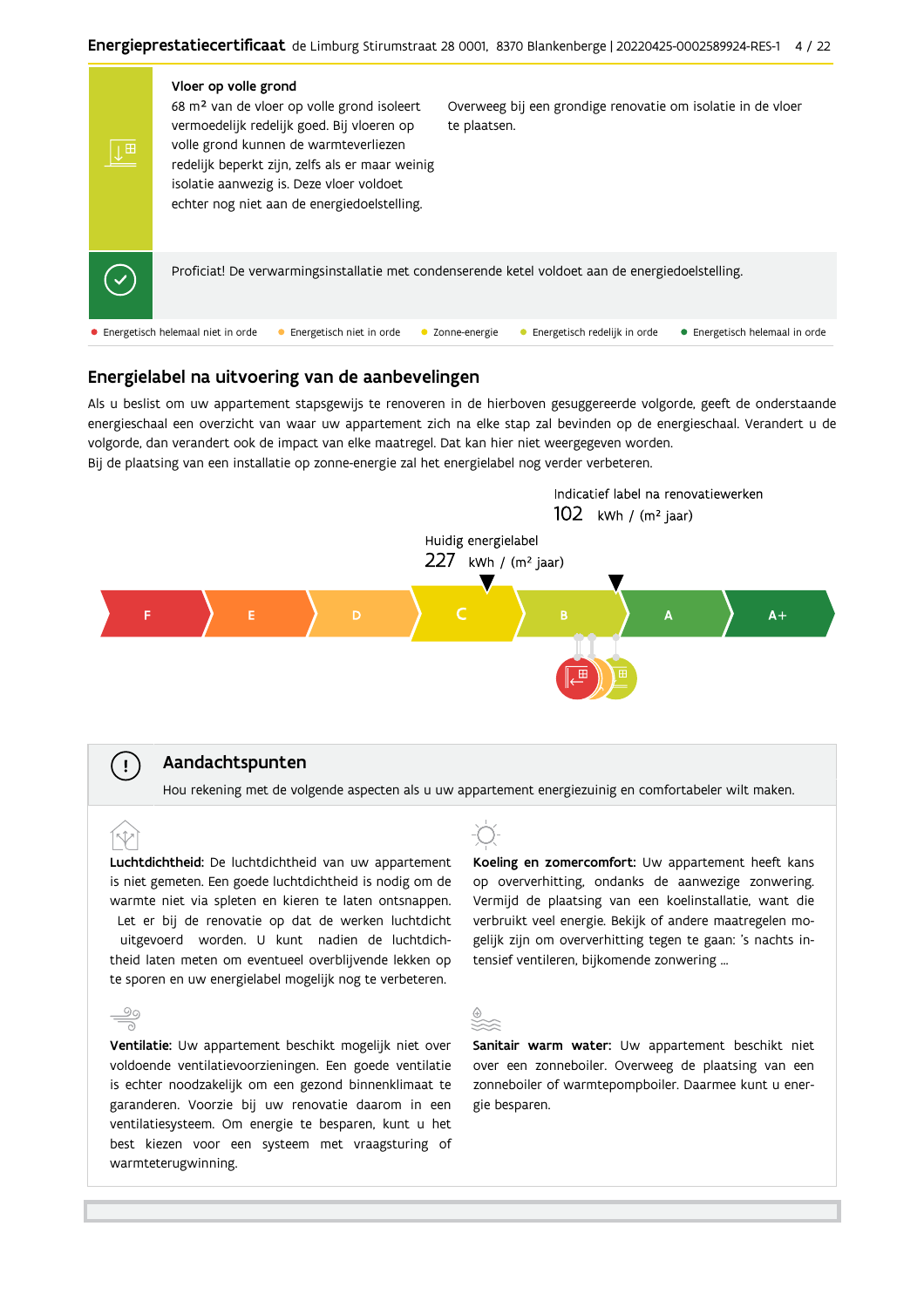#### **Property** Renovatie gebouw

Bij een gebouw met meerdere (woon)eenheden zal de energetische renovatie vooral betrekking hebben op de gemeenschappelijke delen, zoals de daken, vloeren, buitenmuren en de collectieve installaties. U moet mogelijks samen met de mede-eigenaars beslissen over de renovatie van de gemeenschappelijke delen. Dergelijke renovatie kadert best in een totaalaanpak.

### Let op!

De aanbevelingen, aandachtspunten en eventuele prijsindicaties op het energieprestatiecertificaat worden standaard gegenereerd op de wijze die de Vlaamse overheid heeft vastgelegd. Laat u bijstaan door een specialist om op basis van de aanbevelingen en aandachtspunten een concreet renovatieplan op te stellen. De energiedeskundige is niet aansprakelijk voor de eventuele schade die ontstaat bij het uitvoeren van de standaard gegenereerde aanbevelingen of aandachtspunten.

#### Meer informatie?

- Voor meer informatie over het energieprestatiecertificaat, gebruiksgedrag, woningkwaliteit ... kunt u terecht op www.energiesparen.be.
- Meer informatie over uw appartement vindt u op uw persoonlijke woningpas. Surf naar woningpas.vlaanderen.be om uw woningpas te bekijken.
- Meer informatie over beter renoveren vindt u op www.energiesparen.be/ikbenoveer.

#### Gegevens energiedeskundige:

MARIJN WILLY THEUNYNCK **MATHEBO** 8600 Diksmuide FP18004

### **Premies**

Informatie over energiewinsten, subsidies of andere financiële voordelen vindt u op www.energiesparen.be.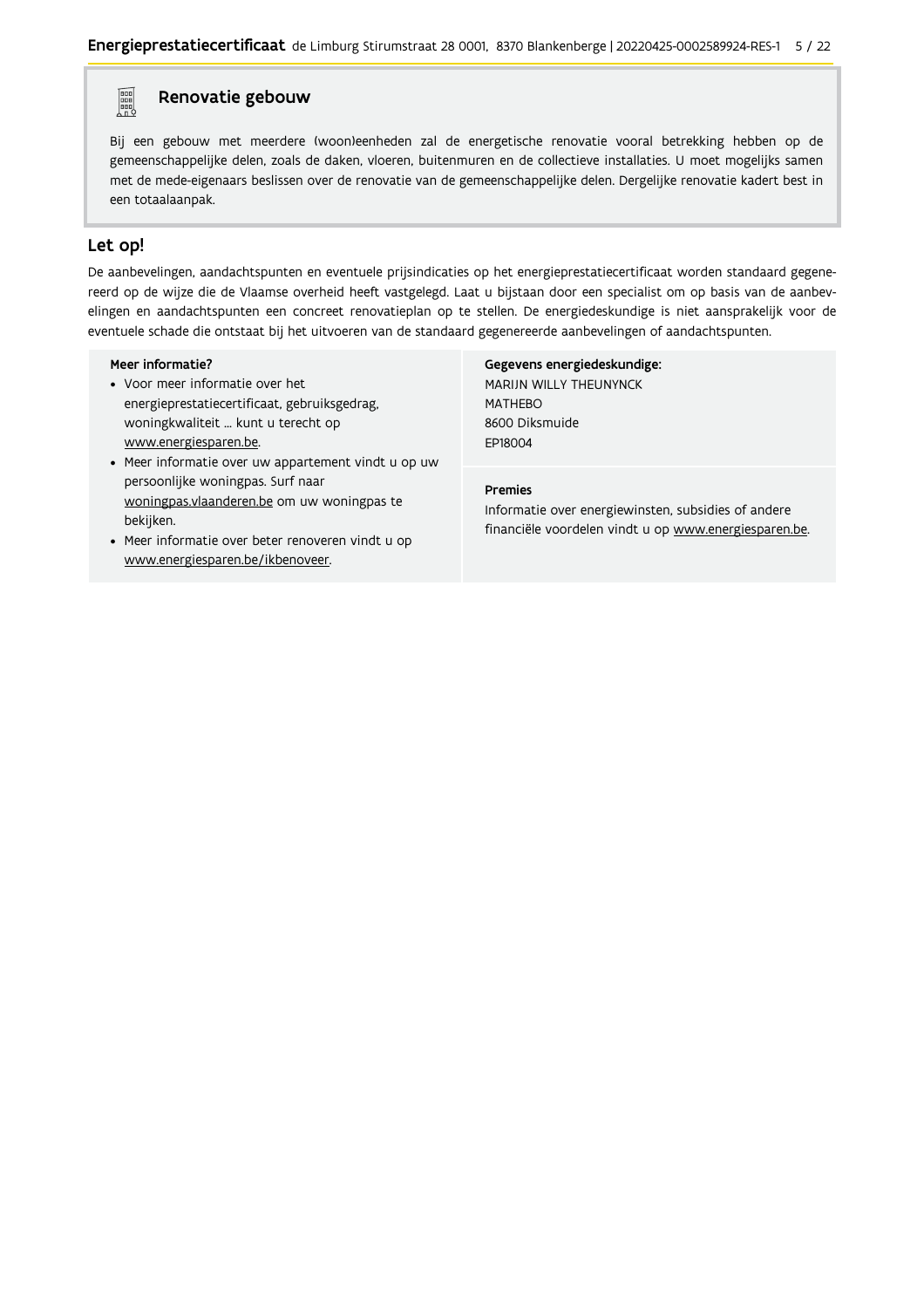## Energieprestatiecertificaat (EPC) in detail

Elk gebouw bestaat uit verschillende onderdelen die met elkaar verbonden zijn. Als u renoveert, kunt u het best al rekening houden met de werken die u later nog gaat uitvoeren.

Dit deel van het energieprestatiecertificaat gaat dieper in op de aanbevelingen van uw appartement. Samen met uw architect of andere vakman kunt u op basis hiervan een renovatieplan opstellen.

### Inhoudstafel

| Daken.                             | 8  |
|------------------------------------|----|
| Vensters en deuren.                | 9  |
| Muren.                             | 11 |
| Vloeren                            | 14 |
| Ruimteverwarming                   | 16 |
| Installaties voor zonne-energie.   | 19 |
| Overige installaties               | 21 |
| Bewijsstukken gebruikt in dit EPC. | 22 |
|                                    |    |

#### 10 goede redenen om nu al te BENOveren

BENOveren is BEter reNOveren dan gebruikelijk is, met hogere ambities op het vlak van energieprestaties, goed gepland en met deskundig advies, zodat ook latere renovatiestappen haalbaar blijven (zie ook www.energiesparen.be/ikbenoveer). Een geBENOveerd appartement biedt veel voordelen:

1. Een lagere energiefactuur 2. Meer comfort 3. Een gezonder binnenklimaat 4. Esthetische meerwaarde 5. Financiële meerwaarde  $\frac{1}{2}$ 6. Nodig voor ons klimaat 7. Uw appartement is klaar voor uw oude dag 8. Minder onderhoud 9. Vandaag al haalbaar 10. De overheid betaalt mee

#### Renoveren of slopen: let op voor asbest!

Asbest is een schadelijke stof die nog regelmatig aanwezig is in gebouwen. In veel gevallen kunnen asbesttoepassingen op een eenvoudige en vooral veilige manier verwijderd worden. Deze werken en eventuele bijhorende kosten zijn niet inbegrepen in het EPC. Voor meer informatie over (het herkennen van) asbest en asbestverwijdering kunt u terecht op www.ovam.be.

#### Hoe wordt het EPC opgemaakt?

De eigenschappen van uw appartement zijn door de energiedeskundige ingevoerd in software die door de Vlaamse overheid is opgelegd. De energiedeskundige mag zich alleen baseren op zijn vaststellingen tijdens het plaatsbezoek en op bewijsstukken die voldoen aan de voorwaarden die de Vlaamse overheid heeft opgelegd. Op basis van de invoergegevens berekent de software het energielabel en genereert automatisch aanbevelingen en eventueel ook prijsindicaties. Bij onbekende invoergegevens gaat de software uit van veronderstellingen, onder meer op basis van het (ver)bouw- of fabricagejaar. Om zeker te zijn van de werkelijke samenstelling van uw muur, dak of vloer kunt u ervoor kiezen om verder (destructief) onderzoek uit te voeren (losschroeven stopcontact, gaatje boren in een voeg, binnenafwerking tijdelijk verwijderen ...).

Voor meer informatie over de werkwijze, de bewijsstukken en de voorwaarden kunt u terecht op www.energiesparen.be.

De bewijsstukken die gebruikt zijn voor dit EPC, kan u terugvinden op pagina 22.

#### **Energiedoelstelling 2050**

De energiedoelstelling van de Vlaamse Regering is om tegen 2050 alle woningen en appartementen in Vlaanderen minstens even energiezuinig te maken als een energetisch performante nieuwbouwwoning van 2017.

Ten tijde van de opmaak van dit EPC is het nog niet verplicht om aan die energiedoelstelling te voldoen. Denk echter vooruit! Hou nu al zo veel mogelijk rekening met die energiedoelstelling en streef zelfs naar beter.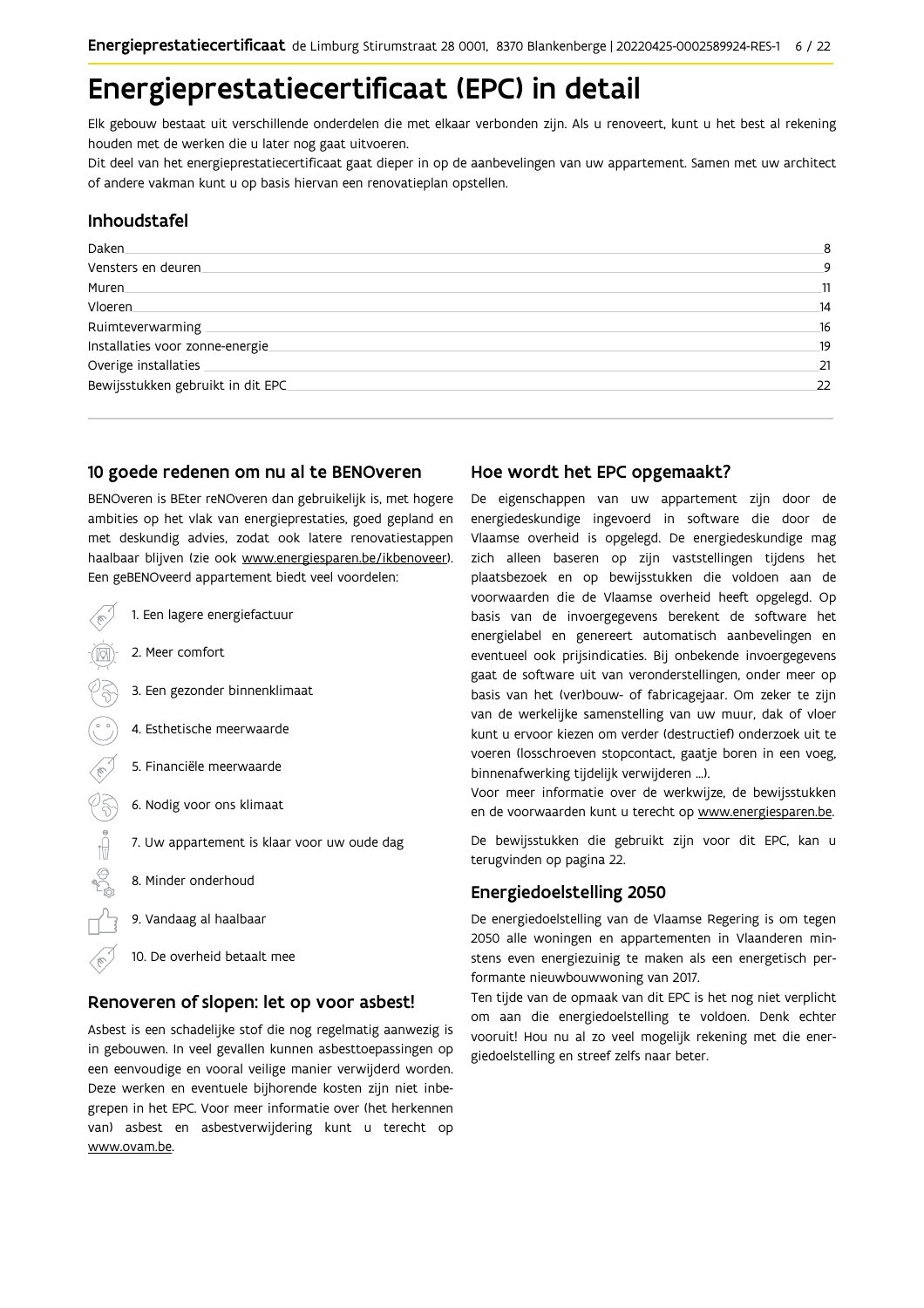## Algemene gegevens

| Gebouw id / Gebouweenheid id                                | 8162472 / 8163950                |
|-------------------------------------------------------------|----------------------------------|
| Datum plaatsbezoek                                          | 01/04/2022                       |
| Referentiejaar bouw                                         | Onbekend                         |
| Beschermd volume (m <sup>3</sup> )                          | 164                              |
| Ruimten niet opgenomen in het beschermd volume              | Geen                             |
| Bruikbare vloeroppervlakte (m <sup>2</sup> )                | 64                               |
| Verliesoppervlakte (m <sup>2</sup> )                        | 108                              |
| Infiltratiedebiet $(m^3/(m^2h))$                            | Onbekend                         |
| Thermische massa                                            | Half zwaar/matig zwaar           |
| Open haard(en) voor hout aanwezig                           | Neen                             |
| Niet-residentiële bestemming                                | Geen                             |
| Ligging van de eenheid in het gebouw                        | Appartement onderste verdieping. |
| Berekende energiescore (kWh/(m <sup>2</sup> jaar))          | 227                              |
| Karakteristiek jaarlijks primair energieverbruik (kWh/jaar) | 14.615                           |
| CO <sub>2</sub> -emissie (kg/jaar)                          | 2.808                            |
| Indicatief S-peil                                           | 90                               |
| Gemiddelde U-waarde gebouwschil (W/(m <sup>2</sup> K))      | 1,12                             |
| Gemiddeld installatierendement verwarming (%)               | 80                               |

## Verklarende woordenlijst

| beschermd volume                                    | Het volume van alle ruimten die men wenst te beschermen tegen warmteverlies naar<br>buiten, de grond en aangrenzende onverwarmde ruimten.                                                                                                                                      |
|-----------------------------------------------------|--------------------------------------------------------------------------------------------------------------------------------------------------------------------------------------------------------------------------------------------------------------------------------|
| bruikbare vloeroppervlakte                          | De vloeroppervlakte binnen het beschermd volume die beloopbaar en toegankelijk is.                                                                                                                                                                                             |
| U-waarde                                            | De U-waarde beschrijft de isolatiewaarde van daken, muren, vensters  Hoe lager de<br>U-waarde, hoe beter de constructie isoleert.                                                                                                                                              |
| R-waarde                                            | De warmteweerstand van een materiaallaag. Hoe groter de R-waarde, hoe beter de<br>materiaallaag isoleert.                                                                                                                                                                      |
| lambdawaarde                                        | De warmtegeleidbaarheid van een materiaal. Hoe lager de lambdawaarde, hoe beter<br>het materiaal isoleert.                                                                                                                                                                     |
| karakteristiek jaarlijks primair<br>energieverbruik | De berekende hoeveelheid primaire energie die gedurende één jaar nodig is voor de<br>verwarming, de aanmaak van sanitair warm water, de ventilatie en de koeling van een<br>appartement. Eventuele bijdragen van zonneboilers en zonnepanelen worden in<br>mindering gebracht. |
| berekende energiescore                              | Een maat voor de totale energieprestatie van een appartement. De berekende<br>energiescore is gelijk aan het karakteristiek jaarlijks primair energieverbuik, gedeeld<br>door de bruikbare vloeroppervlakte.                                                                   |
| S-peil                                              | Een maat voor de energieprestatie van de gebouwschil van een appartement. Het<br>S-peil houdt rekening met de isolatie, de luchtdichtheid, de oriëntatie, de<br>zonnewinsten en de vormefficiëntie. Hoe lager het S-peil, hoe energie-efficiënter de<br>gebouwschil.           |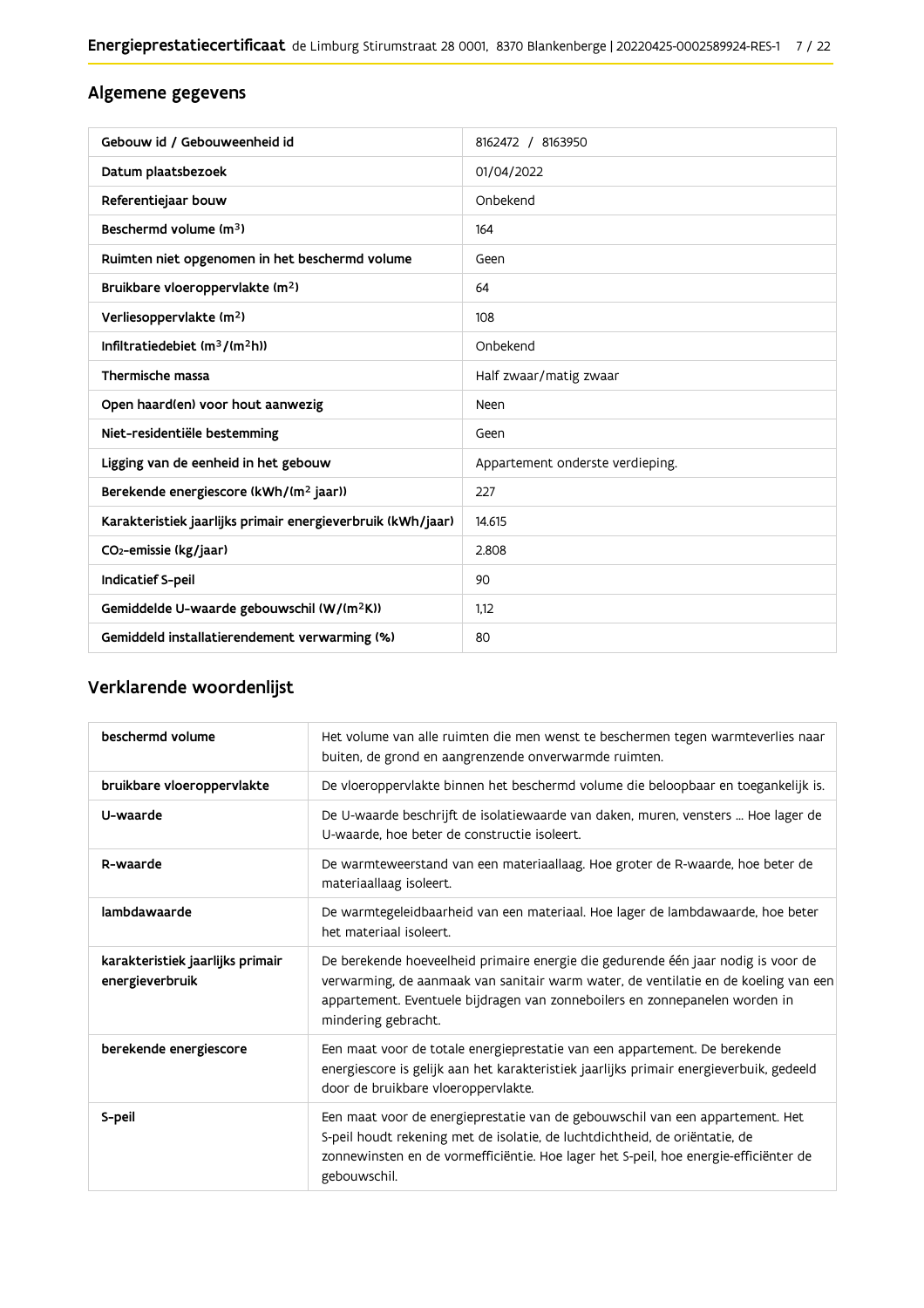## Daken

## Technische fiche daken

De energiedeskundige heeft de onderstaande gegevens ingevoerd. Bezorg die gegevens aan uw vakman.



#### Legende

a dak niet in riet of cellenbeton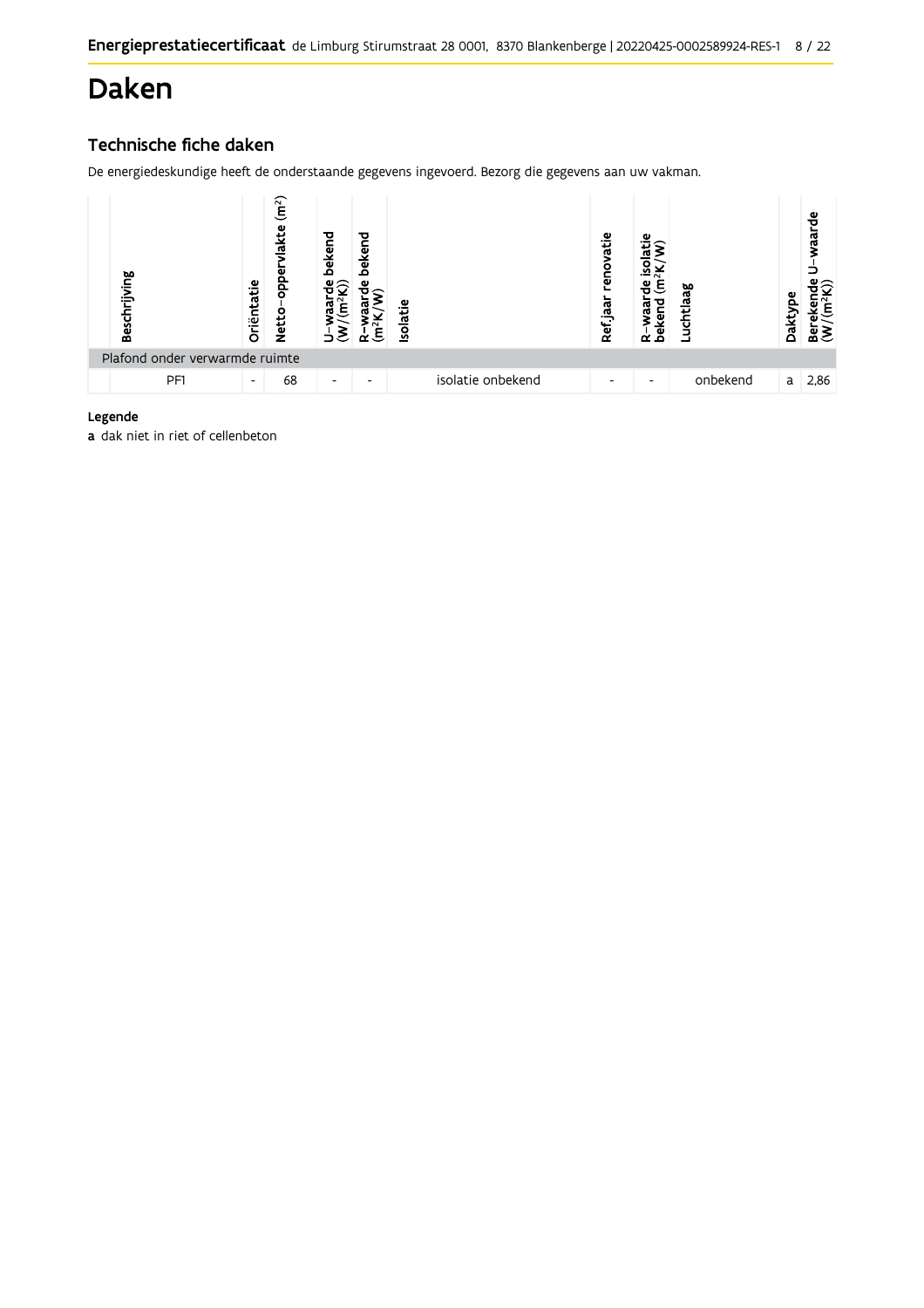## Vensters en deuren

FF FF

#### Deuren en poorten

1,6 m<sup>2</sup> van de deuren of poorten is onvoldoende geïsoleerd.

Vervang de weinig energiezuinige deuren of poorten door een energiezuinig alternatief met sterk isolerende profielen.

#### Vensters

7 m<sup>2</sup> van de vensters heeft hoogrendementsbeglazing (geplaatst na 2000). Dat is redelijk energiezuinig, maar voldoet nog niet aan de energiedoelstelling. Als u de beglazing vervangt, zorg dan dat deze voldoet aan de energiedoelstelling.

De kwaliteit van zowel de beglazing als de profielen bepaalt de energieprestatie van uw vensters. Kies altijd voor dubbele hoogrendementsbeglazing of drievoudige beglazing met een U-waarde van maximaal 1,0 W/(m<sup>2</sup>K). Bij de renovatie van vensters kunt u het best streven naar een U-waarde van maximaal 1,5 W/(m<sup>2</sup>K) voor de vensters (glas + profielen). Naast de vensters in de gevel verdienen ook dakvlakvensters, koepels, lichtstraten, polycarbonaatplaten en glasbouwstenen de nodige aandacht.

Bij de vervanging van uw deuren, poorten of panelen kunt u het best streven naar een U-waarde van maximaal 2 W/(m<sup>2</sup>K). Kies daarom voor een deur of poort met sterk isolerende profielen en panelen. Als de deur glas bevat, kunt u het best kiezen voor dubbele hoogrendementsbeglazing of drievoudige beglazing met een U-waarde van maximaal 1,0 W/(m<sup>2</sup>K).

Hoogstwaarschijnlijk vervangt u uw buitenschrijnwerk maar één keer. Kies daarom meteen voor de meest energie-efficiënte oplossing.

## Denk vooruit!

- · Vervangt u eerst uw buitenschrijnwerk en isoleert u pas nadien uw gevels? Zorg er nu al voor dat de buitenmuurisolatie zonder koudebruggen op de profielen van uw vensters en deuren zal kunnen aansluiten. Zo vermijdt u condensatie en schimmelvorming in uw appartement.
- Bent u van plan om ventilatie te plaatsen met natuurlijke toevoer, eventueel in combinatie met mechanische afvoer? Bouw dan nu al ventilatieroosters in de vensters in.
- · Bent u van plan geautomatiseerde buitenzonwering te plaatsen? Breng dan nu al de nodige bekabeling aan.

#### Vensters vervangen

Het venster (glas + profielen) in zijn geheel vervangen is op energetisch vlak de beste oplossing. Als het om bepaalde redenen (esthetisch, bouwkundige regelgeving ...) niet mogelijk of gewenst is om het volledige venster te vervangen, vervang dan minstens het glas of plaats een dubbel raam of voorzetglas. Besteed altijd voldoende aandacht aan een luchtdichte plaatsing van het buitenschrijnwerk.

Beschikt u nog over oude rolluikkasten? Vervang ze door geïsoleerde luchtdichte kasten.

#### Deuren, poorten of panelen vervangen

Zorg ervoor dat deuren, poorten of panelen luchtdicht geplaatst worden. Een luchtdichte buitendeur is aan vier kanten uitgerust met een goede dichting. Aan de onderkant van de deur wordt daarvoor vaak gebruikgemaakt van een zogenaamde valdorpel. Dat is een automatisch tochtprofiel dat onzichtbaar in de onderkant van de deur is ingewerkt. Door een mechanisme gaat de valdorpel automatisch naar beneden als de deur dichtgaat en komt hij naar omhoog als de deur geopend wordt.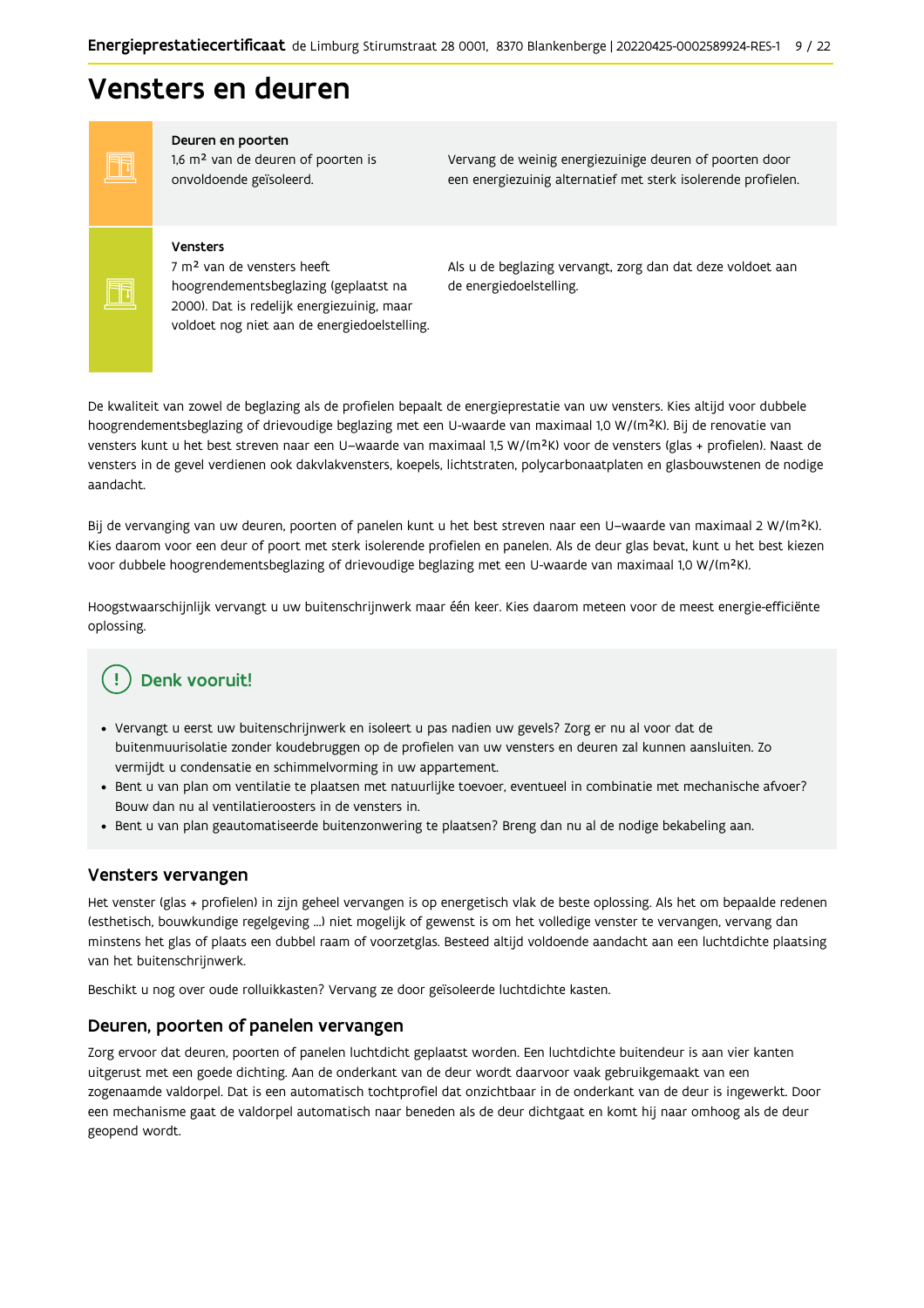

· Dankzij de vervanging van het buitenschrijnwerk gaat de luchtdichtheid van uw appartement er sterk op vooruit en kan de luchtverversing niet meer gebeuren via spleten en kieren. Voorzie dus een ventilatiesysteem om uw appartement te ventileren. Dat is niet enkel essentieel om vochtproblemen te vermijden, maar ook voor uw gezondheid en uw comfort.

Laat u bijstaan door een architect, aannemer of vakman voor deskundig advies en een goede uitvoering van de werken.

## Technische fiche van de vensters

De energiedeskundige heeft de onderstaande gegevens ingevoerd. Bezorg die gegevens aan uw vakman.



#### Legende glastypes

HR-glas b

Hoogrendementsglas bouwjaar >= 2000

#### Legende profieltypes

kunst>2000 Kunststof profiel, 2 of meer kamers ≥2000

## Technische fiche van de deuren, poorten en panelen

De energiedeskundige heeft de onderstaande gegevens ingevoerd. Bezorg die gegevens aan uw vakman.



#### Legende profieltypes kunst 1?k

**b** deur/paneel niet in metaal

Kunststof profiel, 1 kamer of geen informatie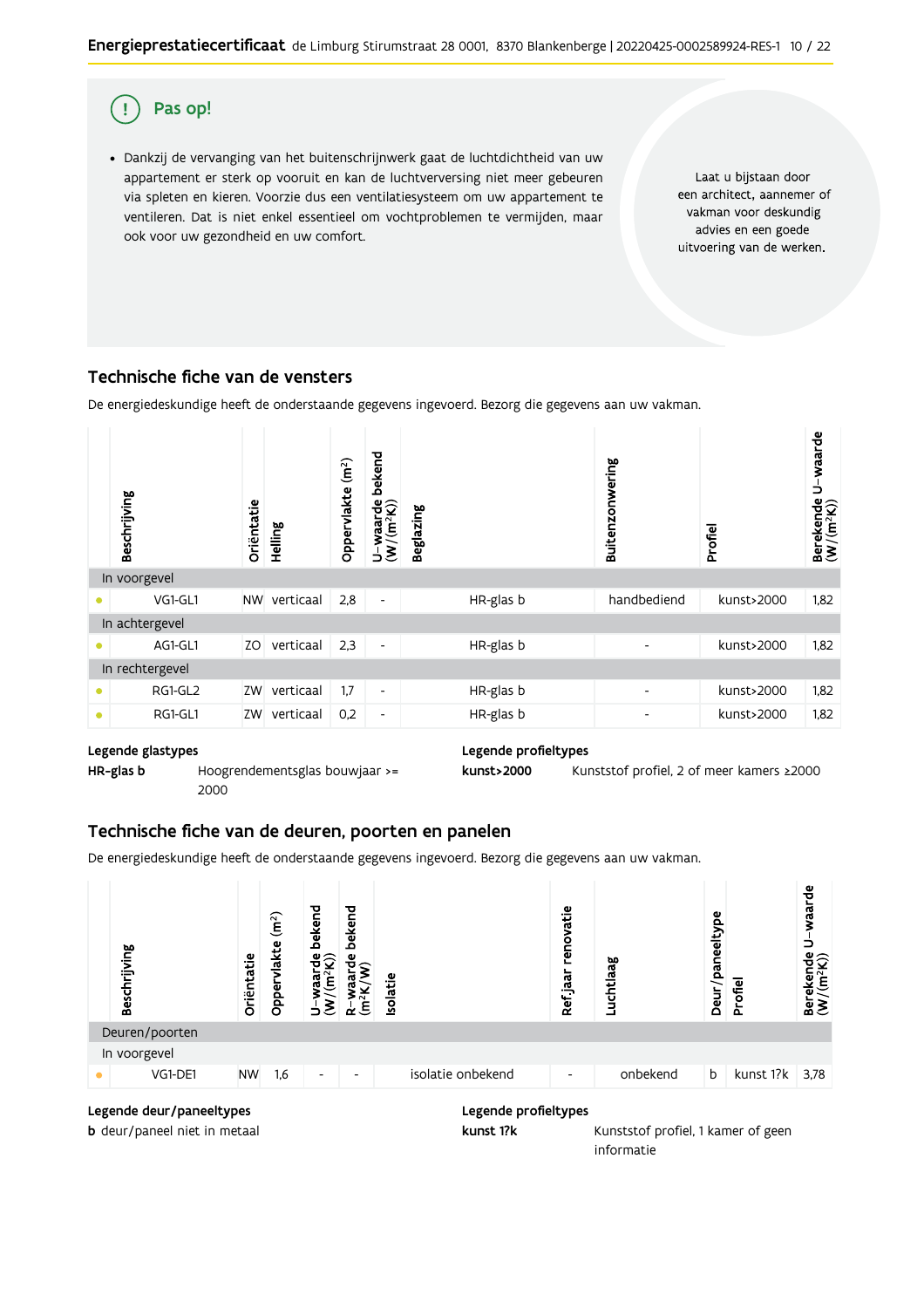## **Muren**

 $\sqrt{2}$ 

Muur in contact met volle grond 3,6 m<sup>2</sup> van de muren in contact met volle grond is vermoedelijk niet geïsoleerd.

Plaats isolatie aan de binnenkant van de muur.

#### Muur

28 m<sup>2</sup> van de muren is (vermoedelijk) niet geïsoleerd.

Plaats isolatie aan de binnenkant van de muur of plaats isolatie aan de buitenkant van de muur.

Bij de isolatie van de muren kunt u het best streven naar een U-waarde van maximaal 0,24 W/(m<sup>2</sup>K). Dat komt overeen met een isolatielaag van ongeveer 14 cm minerale wol, EPS of XPS ( $\lambda_a$  = 0,035 W/(mK)) of 10 cm PUR of PIR ( $\lambda_a$  = 0,023 W/(mK)). Als u de isolatie tussen regelwerk plaatst, breng dan minstens 6 cm extra isolatie aan.

Hoogstwaarschijnlijk renoveert u uw muren maar één keer grondig. Isoleer daarom meteen maximaal. De energiedoelstelling van 0,24 W/(m<sup>2</sup>K) vormt de basis, maar u kunt altijd streven naar beter.

#### Pas op! (!

- De warmteverliezen worden niet alleen beperkt door goed te isoleren, maar ook door luchtlekken te vermijden. Besteed voldoende aandacht aan het luchtdicht aansluiten van de muurisolatie op vensters en deuren, de vloer en het dak.
- · Door het isoleren van de muren gaat de luchtdichtheid van uw appartement er op vooruit en kan de luchtverversing niet meer gebeuren via spleten en kieren. Voorzie dus een ventilatiesysteem om uw appartement te ventileren. Dat is niet enkel essentieel om vochtproblemen te vermijden, maar ook voor uw gezondheid en uw comfort.

Laat u bijstaan door een architect, aannemer of vakman voor deskundig advies en een goede uitvoering van de werken.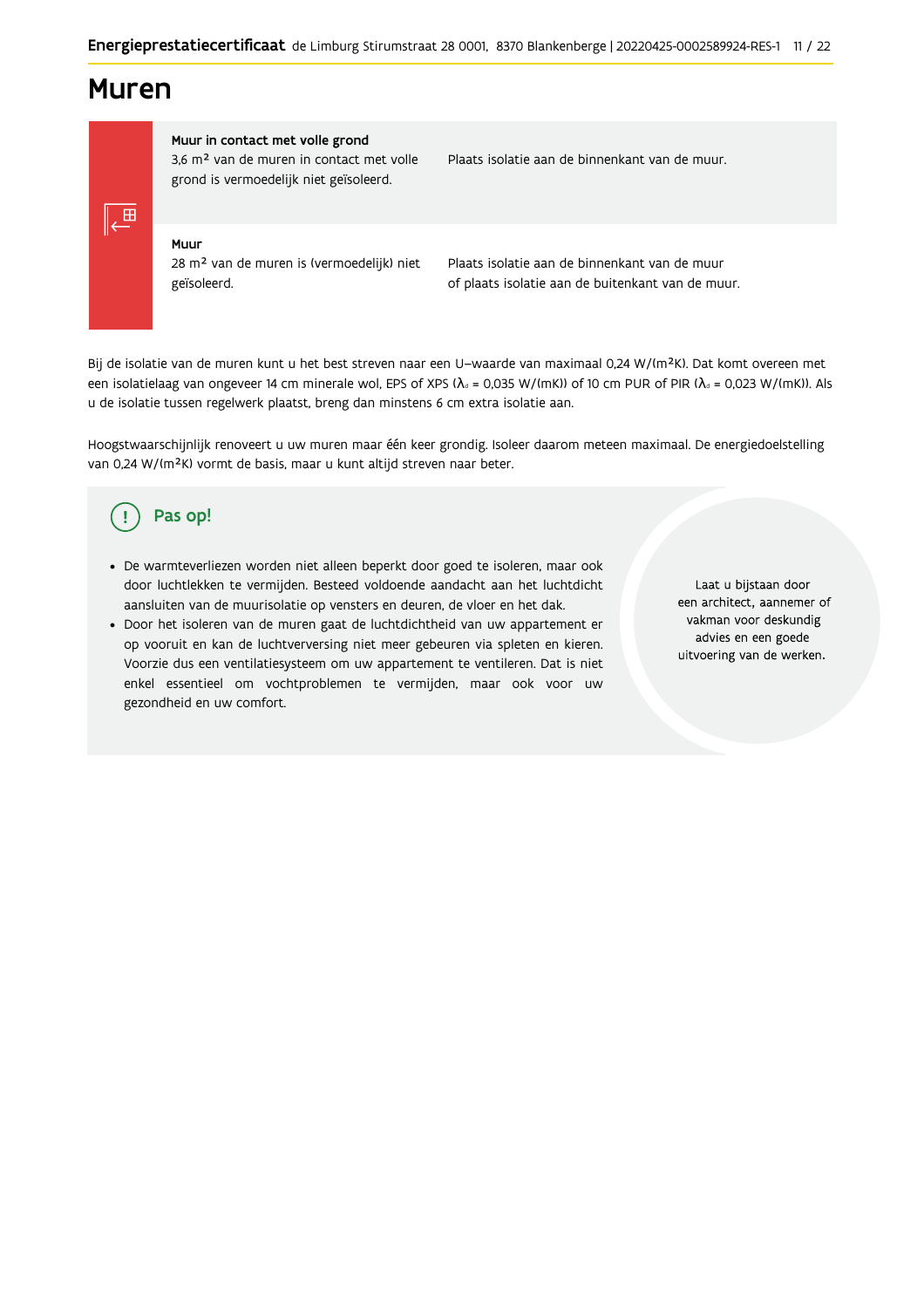## Methodes om buitenmuren te isoleren

Er bestaan een aantal methodes om muren te isoleren. U kunt die methodes combineren om de energiedoelstelling van 0,24 W/(m<sup>2</sup>K) te halen.

### Muren aan de buitenkant isoleren

Dat kan door een extra buitenmuur met een geïsoleerde spouw op te trekken of door isolatiemateriaal aan te brengen met daarop een bepleistering of een nieuwe gevelbekleding.



1. Buitenmuur | 2. Isolatie | 3. Vochtscherm | 4. Afwerkingslaag | 5. Stijl- en regelwerk (optioneel)

### $\Theta$

- Bouwfysisch veruit de beste oplossing.
- Koudebruggen worden weggewerkt.
- · Nieuw uitzicht van het appartement.

### $\odot$

- Vrij dure oplossing.
- · Niet toepasbaar bij beschermde of siergevels.
- Soms is een stedenbouwkundige vergunning vereist.

## Denk vooruit!

- · Nadien uw dak isoleren? Zorg nu al dat de dakisolatie zal kunnen aansluiten op de muurisolatie.
- · Vernieuw eerst vensters en deuren (indien nodig), zodat de buitenisolatie hierop kan aansluiten.
- Hou nu al rekening met later te plaatsen zonwering.

### Muren aan de binnenkant isoleren

Isolatieplaten kunnen rechtstreeks op de bestaande muur bevestigd worden of een structuur in hout of metaal kan opgevuld worden met isolatie ('voorzetwandsysteem'). Binnenisolatie is een delicaat werk. Vraag advies aan een vakman of laat het uitvoeren door een gecertificeerd aannemer



1. Buitengevel | 2. Isolatie | 3. Dampscherm | 4. Binnenafwerking | 5. Stijl- en regelwerk (optioneel)

#### $\bigoplus$

- Relatief eenvoudig zelf uit te voeren.
- Geen invloed op het uitzicht van het appartement.

## ⊝

- Bouwfysisch de meest delicate oplossing.
- · De binnenruimte verkleint en stopcontacten, leidingen en radiatoren moeten worden verplaatst.

## Denk vooruit!

- Vernieuw eerst vensters en deuren (indien nodig), zodat de binnenisolatie hierop kan aansluiten.
- · Breng eventueel wandverstevigingen aan om later kaders en kasten te kunnen ophangen.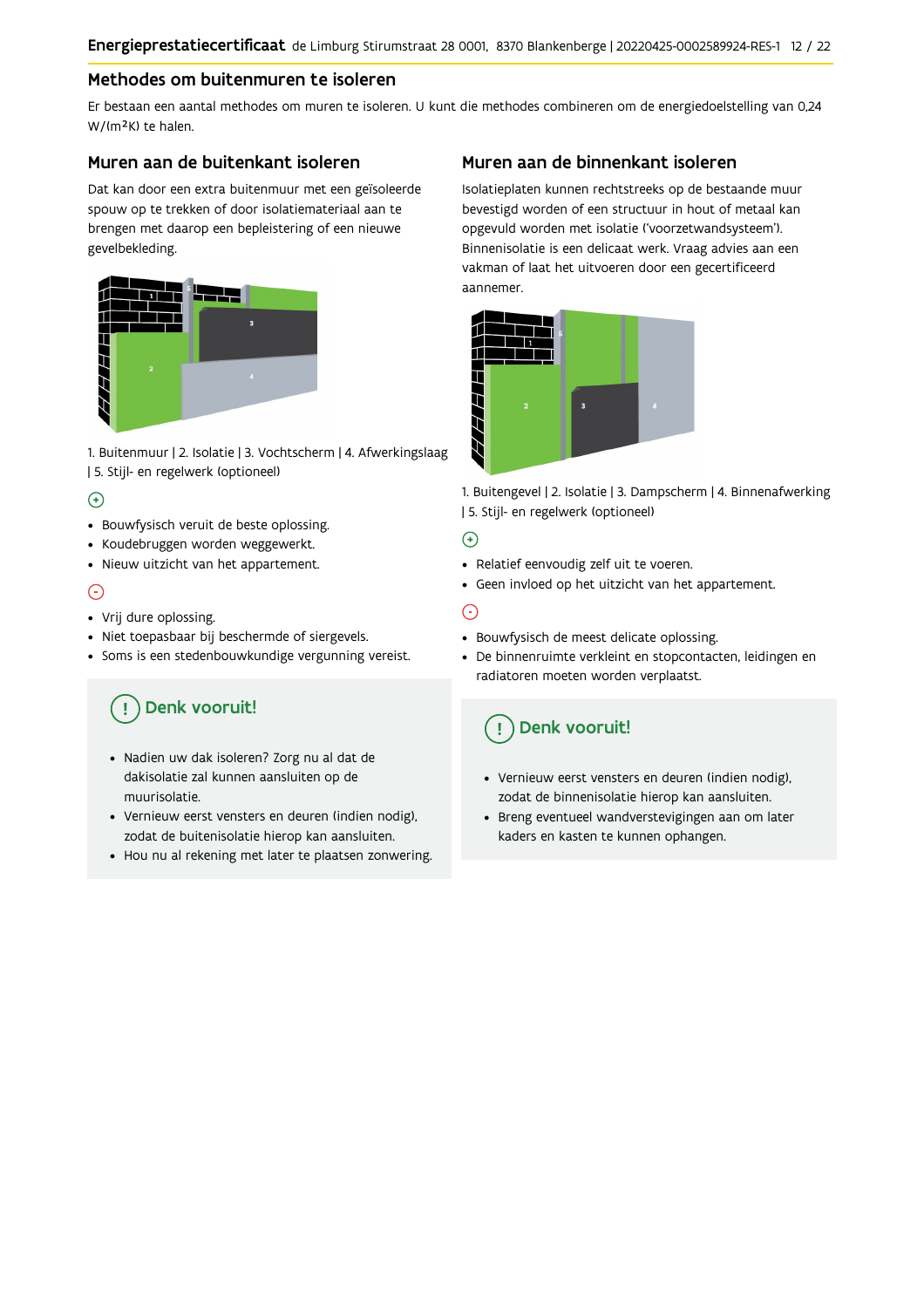## Technische fiche van de muren

De energiedeskundige heeft de onderstaande gegevens ingevoerd. Bezorg die gegevens aan uw vakman.

| Beschrijving                           | Oriëntatie | Netto-oppervlakte (m <sup>2</sup> ) | Diepte onder maaiveld (m) | U-waarde bekend (W/(m <sup>2</sup> K)) | R-waarde bekend (m <sup>2</sup> K/W) | solatie |                   | Ref.jaar renovatie       | Luchtlaag | Muurtype | Berekende U-waarde<br>(W/(m <sup>2</sup> K)) |
|----------------------------------------|------------|-------------------------------------|---------------------------|----------------------------------------|--------------------------------------|---------|-------------------|--------------------------|-----------|----------|----------------------------------------------|
| Buitenmuur                             |            |                                     |                           |                                        |                                      |         |                   |                          |           |          |                                              |
| Voorgevel                              |            |                                     |                           |                                        |                                      |         |                   |                          |           |          |                                              |
| VG1                                    | <b>NW</b>  | 4,1                                 |                           |                                        |                                      |         | isolatie onbekend | $\overline{\phantom{a}}$ | onbekend  | a        | 2,33                                         |
| Achtergevel                            |            |                                     |                           |                                        |                                      |         |                   |                          |           |          |                                              |
| AG1                                    | ZO         | 9,5                                 |                           |                                        |                                      |         | isolatie onbekend | $\frac{1}{2}$            | onbekend  | a        | 2,33                                         |
| Rechtergevel                           |            |                                     |                           |                                        |                                      |         |                   |                          |           |          |                                              |
| RG1                                    | ZW         | 11,1                                |                           |                                        |                                      |         | isolatie onbekend | $\overline{a}$           | onbekend  | a        | 2,33                                         |
| Muur in contact met onverwarmde ruimte |            |                                     |                           |                                        |                                      |         |                   |                          |           |          |                                              |
| Achtergevel                            |            |                                     |                           |                                        |                                      |         |                   |                          |           |          |                                              |
| AG2                                    | ZO         | 3,6                                 |                           |                                        |                                      |         | isolatie afwezig  | $\overline{a}$           | onbekend  | a        | 1,92                                         |
| Muur in contact met volle grond        |            |                                     |                           |                                        |                                      |         |                   |                          |           |          |                                              |
| Voorgevel                              |            |                                     |                           |                                        |                                      |         |                   |                          |           |          |                                              |
| VG <sub>2</sub>                        | <b>NW</b>  | 3,6                                 | 0,7                       |                                        |                                      |         | isolatie onbekend | $\overline{\phantom{a}}$ | onbekend  | a        | 1,54                                         |
| Muur in contact met verwarmde ruimte   |            |                                     |                           |                                        |                                      |         |                   |                          |           |          |                                              |
| Voorgevel<br>VG3                       | <b>NW</b>  | 4                                   |                           |                                        |                                      |         | isolatie onbekend | $\overline{\phantom{a}}$ | onbekend  | a        | 1,92                                         |
|                                        |            |                                     |                           |                                        |                                      |         |                   |                          |           |          |                                              |
| Rechtergevel<br>RG <sub>2</sub>        | ZW         | 22                                  |                           |                                        |                                      |         | isolatie onbekend | $\overline{\phantom{a}}$ | onbekend  | a        | 1,92                                         |
|                                        |            |                                     |                           |                                        |                                      |         |                   |                          |           |          |                                              |
| Linkergevel<br>LG1                     | <b>NO</b>  | 35                                  |                           |                                        |                                      |         | isolatie onbekend | $\overline{\phantom{0}}$ | onbekend  | a        | 1,92                                         |
|                                        |            |                                     |                           |                                        |                                      |         |                   |                          |           |          |                                              |

#### Legende

a muur niet in isolerende snelbouwsteen of cellenbeton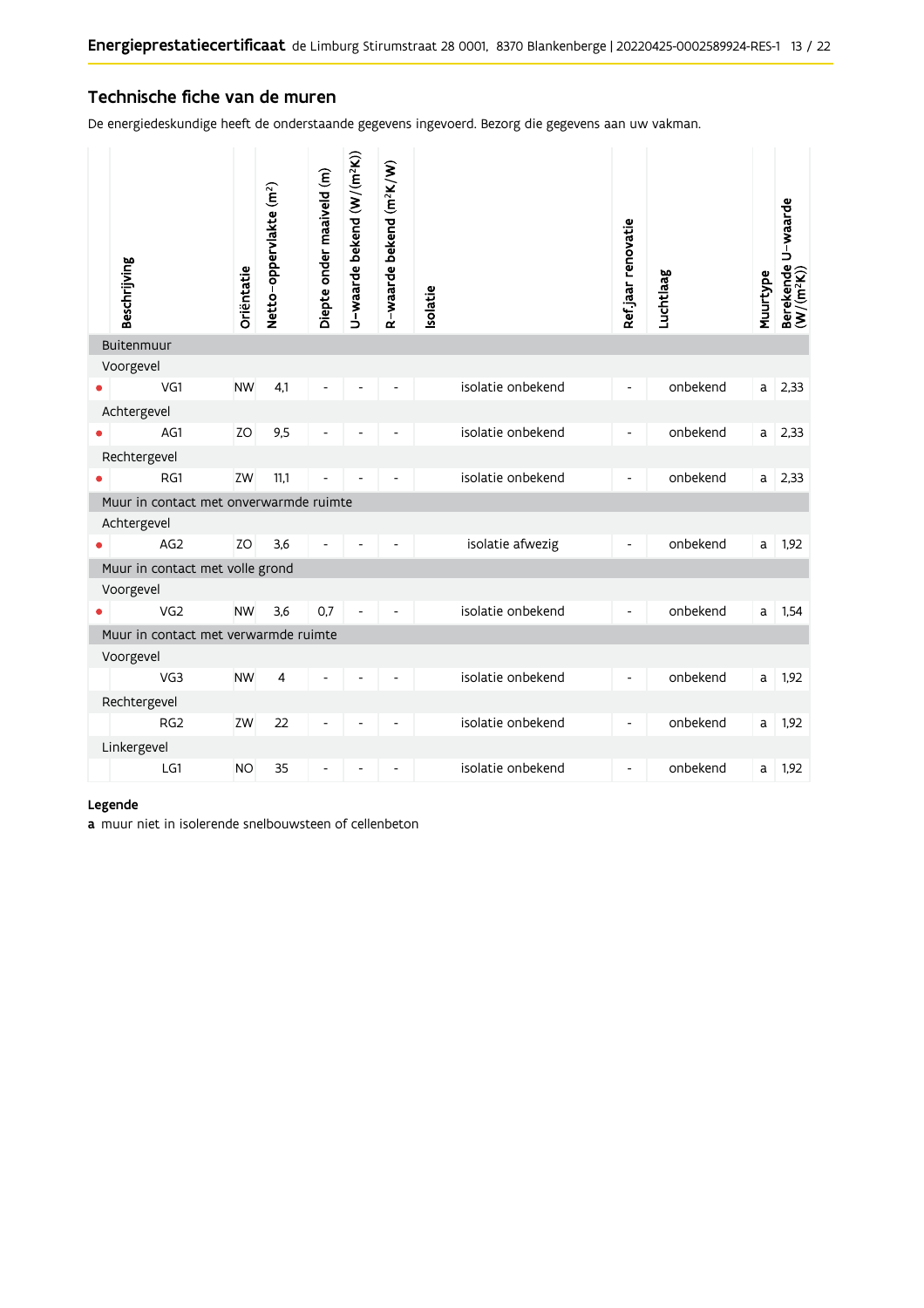## Vloeren

#### Vloer op volle grond

68 m<sup>2</sup> van de vloer op volle grond isoleert vermoedelijk redelijk goed. Bij vloeren op volle grond kunnen de warmteverliezen redelijk beperkt zijn, zelfs als er maar weinig isolatie aanwezig is. Deze vloer voldoet echter nog niet aan de energiedoelstelling.

Overweeg bij een grondige renovatie om isolatie in de vloer te plaatsen.

Bij de isolatie van uw vloeren kunt u het best streven naar een U-waarde van maximaal 0,24 W/(m<sup>2</sup>K). Bij een vloer boven een kelder komt dat overeen met een isolatielaag van ongeveer 10 cm minerale wol ( $\lambda_d$  = 0,040 W/(mK)) of 7 cm gespoten PUR of PIR ( $\lambda_0$  = 0,030 W/(mK)). Omdat de warmteverliezen naar de grond beperkt zijn, hoeft de isolatielaag in vloeren op volle grond iets minder dik te zijn.

Hoogstwaarschijnlijk renoveert u uw vloer(en) maar één keer grondig. Isoleer daarom meteen maximaal. De energiedoelstelling van 0,24 W/(m<sup>2</sup>K) vormt de basis, maar u kunt altijd streven naar beter.

## Een vloer op volle grond isoleren

Om het niveau van uw vloer te kunnen behouden wordt de vloerbedekking, dekvloer en draagvloer afgebroken en wordt de nodige grond uitgegraven. Let daarbij wel op dat uw funderingen diep genoeg zitten. De isolatie wordt op een nieuwe betonplaat aangebracht en afgewerkt met een nieuwe dekvloer en nieuwe vloerbedekking.

Als het geen probleem is dat uw vloer verhoogt, dan is enkel de afbraak van de dekvloer en de vloerbedekking nodig. De isolatie wordt dan op de behouden draagvloer aangebracht en afgewerkt met een nieuwe dekvloer en vloerbedekking. Controleer hierbij altijd of de draagkracht van uw bestaande vloer voldoende groot is.

#### Denk vooruit!  $\left( \begin{array}{c} 1 \end{array} \right)$

- · Nadien uw muren isoleren? Zorg nu al dat de muurisolatie zal kunnen aansluiten op de vloerisolatie. Zo vermijdt u koudebruggen.
- Nadien uw installatie voor ruimteverwarming vervangen? Overweeg dan nu al om vloerverwarming te plaatsen.
- · Denk bij de renovatie van uw vloer al aan de installaties die u later wilt aanpassen. Plaats eventueel wachtbuizen voor technieken (bv. elektriciteitsleidingen) die u later nog wilt toevoegen.

## Pas op!

· Door het isoleren van de vloer is het mogelijk dat de luchtdichtheid van uw appartement er sterk op vooruit gaat. De luchtverversing kan dan niet meer gebeuren via spleten en kieren. Voorzie dus een ventilatiesysteem om uw appartement te ventileren. Dat is niet enkel essentieel om vochtproblemen te vermijden, maar ook voor uw gezondheid en uw comfort.

Laat u bijstaan door een architect, aannemer of vakman voor deskundig advies en een goede uitvoering van de werken.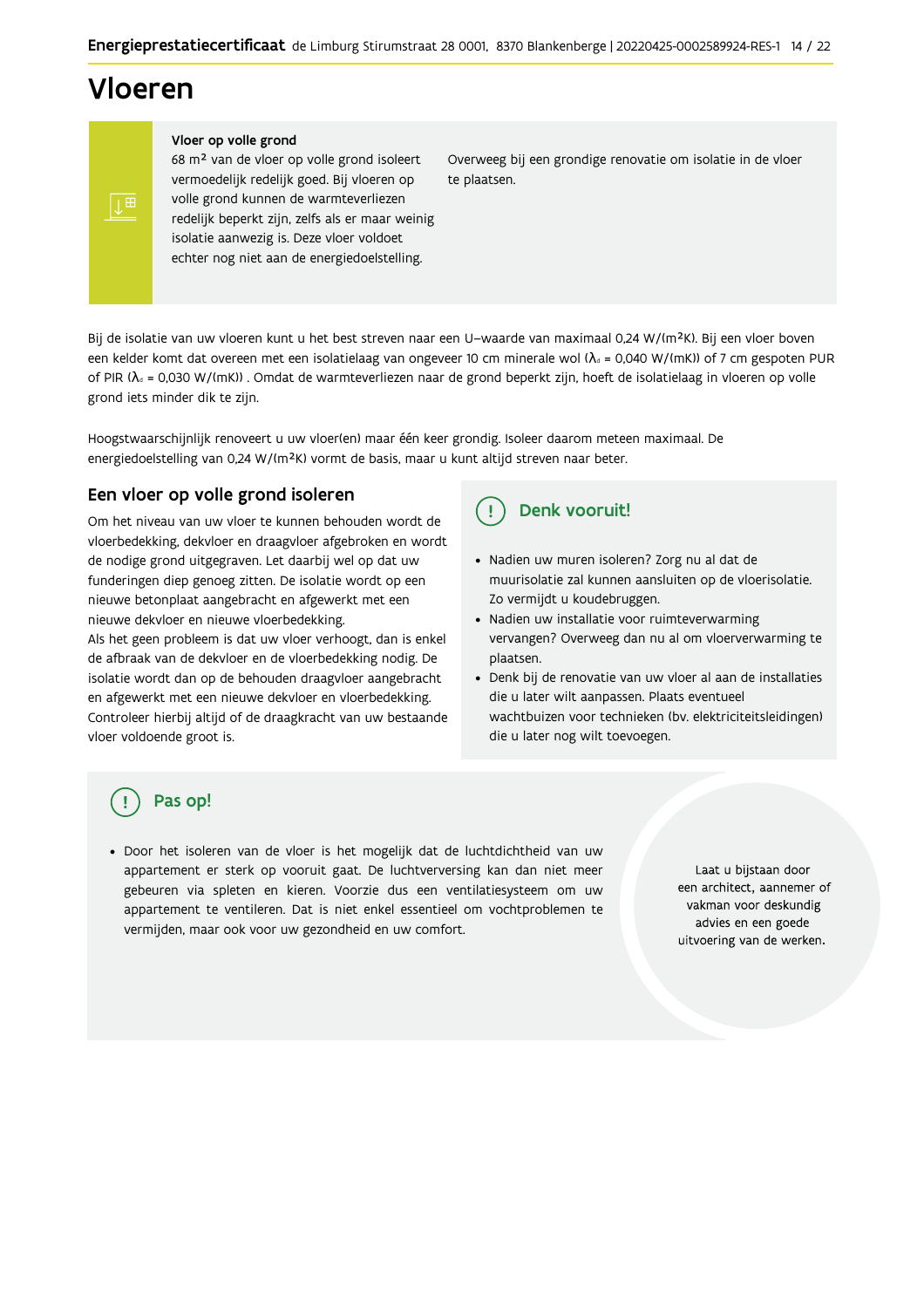### Technische fiche van de vloeren

De energiedeskundige heeft de onderstaande gegevens ingevoerd. Bezorg die gegevens aan uw vakman.



#### Legende

a vloer niet in cellenbeton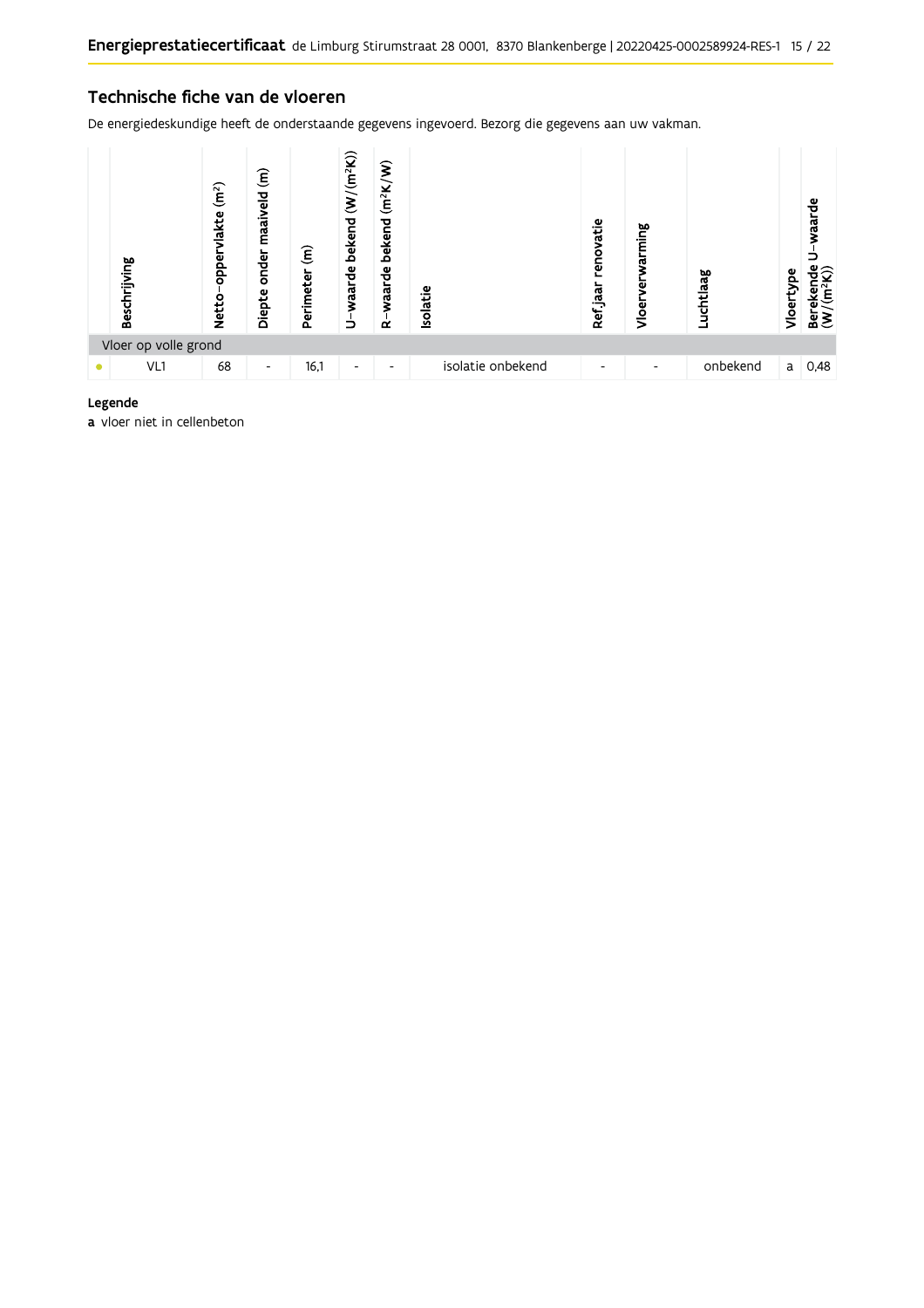## Ruimteverwarming

#### Verwarming

7% van het appartement wordt elektrisch verwarmd.

Er is echter ook een condenserende ketel aanwezig. Verwijder de elektrische verwarming en onderzoek of het mogelijk is om de ruimtes, die momenteel elektrisch verwarmd worden, aan de condenserende ketel te koppelen. Plaats een afgiftesysteem, bij voorkeur op lage temperatuur.



**MM** 

Proficiat! De verwarmingsinstallatie met condenserende ketel voldoet aan de energiedoelstelling.

Bij de renovatie van uw verwarmingsinstallatie kunt u het best kiezen voor een energiezuinig systeem. Gebruik zo veel mogelijk hernieuwbare energiebronnen.

### Aankoppelen aan het aanwezige toestel

Er is in uw appartement al een efficiënt verwarmingstoestel aanwezig. Onderzoek of het mogelijk is om de niet efficiënt verwarmde ruimtes aan dat toestel aan te koppelen. Ga ook na of het toestel voorzien is van een optimale centrale regeling, zoals een kamerthermostaat in combinatie met een buitenvoeler.

### Afgiftesysteem op lage temperatuur

Bij uw renovatie kunt u het best kiezen voor een afgiftesysteem met een zo laag mogelijke werkingstemperatuur. Er zijn twee gangbare systemen.

#### Radiatoren of convectoren op lage temperatuur

Radiatoren of convectoren op lage temperatuur zien er hetzelfde uit als de standaardvarianten, maar worden gevoed met water van maximaal 45 graden in plaats van 70 graden of meer.

#### $\bigoplus$

• Snel systeem waardoor uw appartement snel opwarmt.

#### ∩

· Radiatoren op lage temperatuur zijn iets groter en nemen dus meer ruimte in.

#### Vloer- of wandverwarming

Bij vloer- of wandverwarming wordt water van 30 tot 40 graden door leidingen in uw vloer of wand gestuwd om het op te warmen.

 $\odot$ 

· Hoog comfortgevoel omdat de warmte gelijkmatig over de hele ruimte wordt verspreid en de gevoelstemperatuur hoger ligt dan de luchttemperatuur.

 $(\text{-})$ 

· Traag systeem waardoor uw appartement maar geleidelijk aan opwarmt.

## Denk vooruit!

- · Overweegt u op lage temperatuur te verwarmen, controleer dan eerst of uw centrale verwarmingstoestel daarvoor geschikt is.
- · Bent u van plan om vloerverwarming te plaatsen, plaats dan eerst voldoende isolatie in de vloer. Hou er rekening mee dat u achteraf geen isolatie meer kunt bijplaatsen boven op de vloer.
- · Bent u van plan om wandverwarming te plaatsen, plaats dan eerst voldoende isolatie in de muur. Hou er rekening mee dat u achteraf geen isolatie meer kunt bijplaatsen aan de binnenkant.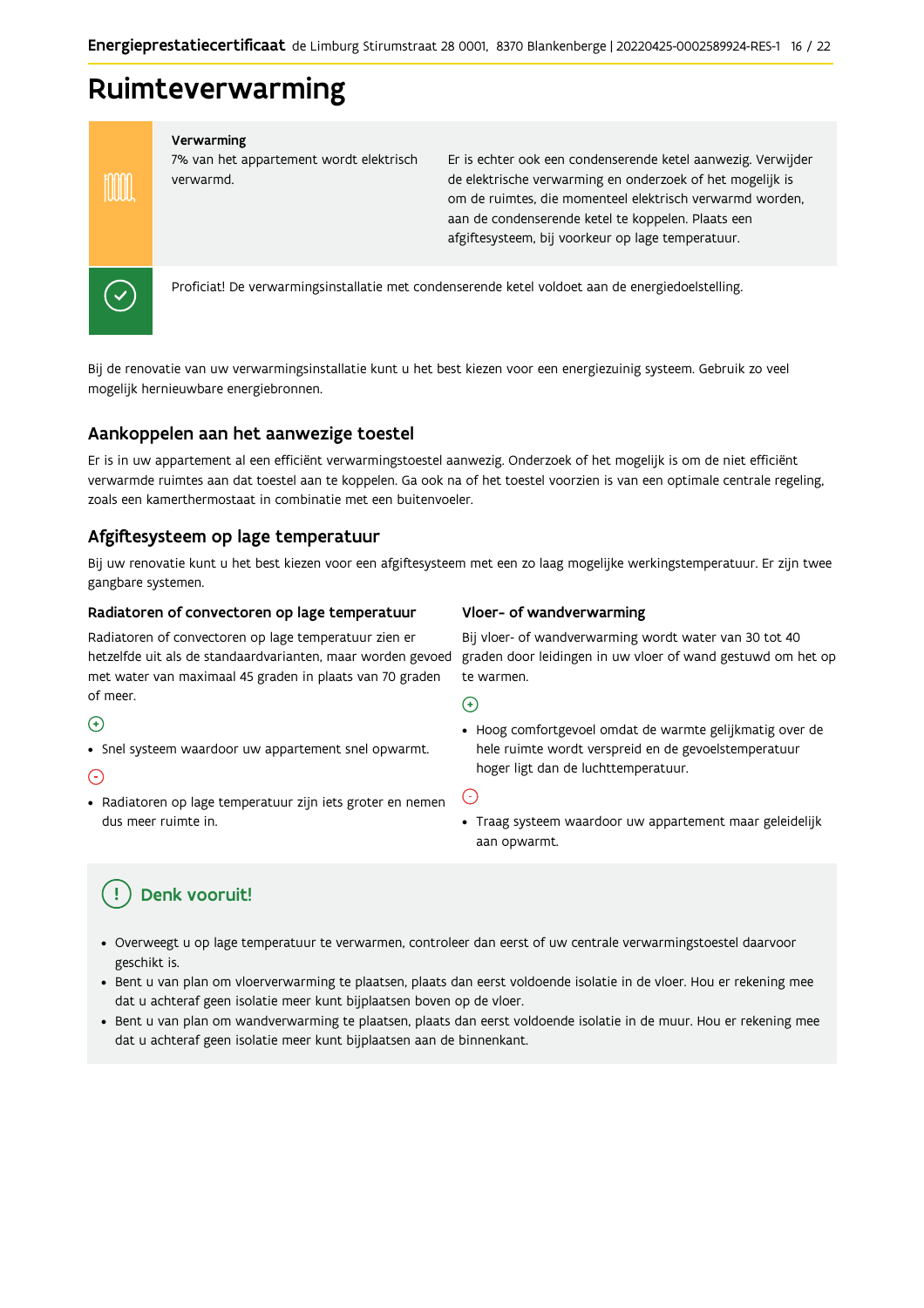#### Pas op!  $\left(\cdot\right)$

- · Kiest u voor gefaseerd renoveren? Na bepaalde renovatiemaatregelen zult u minder hoeven te verwarmen. Hou er nu al rekening mee als u een verwarmingsoplossing kiest.
- · Let op dat u de kamerthermostaat niet plaatst tegen een buitengevel, naast een verwarmingselement of op een plaats waar veel tocht is. De regeling van uw verwarming werkt dan niet goed.

Laat u bijstaan door een architect, aannemer of vakman voor deskundig advies en een goede uitvoering van de werken.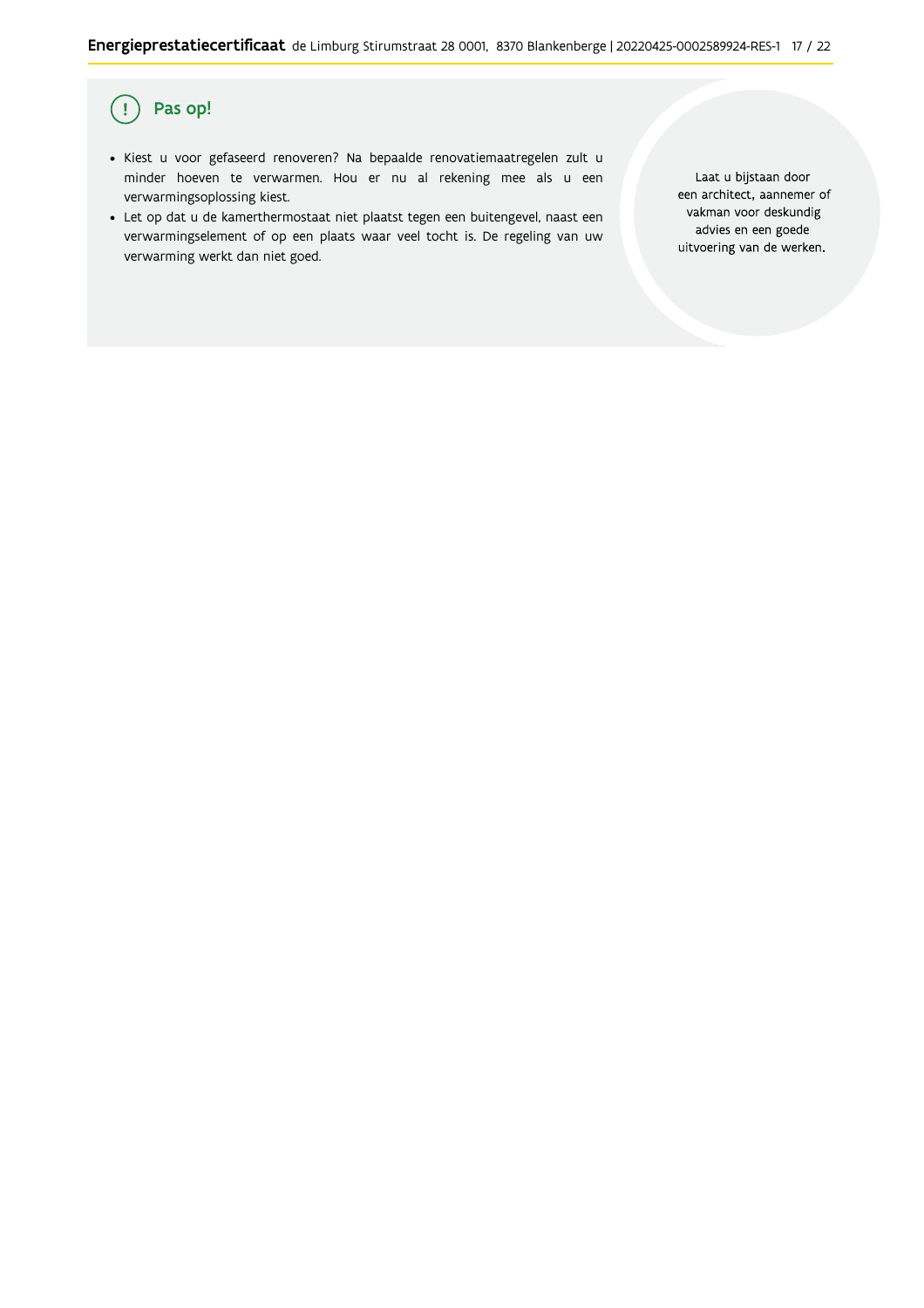### Technische fiche van de ruimteverwarming

De energiedeskundige heeft de onderstaande gegevens ingevoerd. Bezorg die gegevens aan uw vakman.

## Installaties met één opwekker

|                                      | RV1                      | RV <sub>2</sub>            |  |
|--------------------------------------|--------------------------|----------------------------|--|
|                                      | $\odot$                  | $\odot$                    |  |
| Omschrijving                         | $\overline{a}$           | $\overline{a}$             |  |
| <b>Type verwarming</b>               | decentraal               | centraal                   |  |
| Aandeel in volume (%)                | 7%                       | 93%                        |  |
| Installatierendement (%)             | 88%                      | 80%                        |  |
| Aantal opwekkers                     | $\mathbf{1}$             | $\mathbf{1}$               |  |
| Opwekking                            |                          |                            |  |
|                                      | $\overline{\phantom{a}}$ | $\odot$                    |  |
| Type opwekker                        |                          | collectief                 |  |
| Energiedrager                        | elektriciteit            | gas                        |  |
| Soort opwekker(s)                    | $\overline{a}$           | condenserende ketel        |  |
| Bron/afgiftemedium                   | $\overline{a}$           | $\overline{a}$             |  |
| Vermogen (kW)                        | $\overline{\phantom{a}}$ | $\overline{a}$             |  |
| Elektrisch vermogen WKK<br>(kW)      | $\overline{a}$           |                            |  |
| Aantal (woon)eenheden                | $\blacksquare$           | $\overline{2}$             |  |
| Rendement                            | $\overline{a}$           | 108% t.o.v.<br>onderwaarde |  |
| Referentiejaar fabricage             | $\overline{\phantom{a}}$ | $\overline{a}$             |  |
| Labels                               |                          | CE, HR-top                 |  |
|                                      |                          | energieklasse A            |  |
| Locatie                              | $\overline{a}$           | binnen beschermd           |  |
|                                      |                          | volume                     |  |
| Distributie                          |                          |                            |  |
| <b>Externe stookplaats</b>           | $\blacksquare$           | nee                        |  |
| Ongeïsoleerde leidingen (m)          | $\overline{\phantom{a}}$ | Om $\leq$ lengte $\leq$ 6m |  |
| Ongeïsoleerde combilus (m)           | $\overline{a}$           | $\overline{a}$             |  |
| Aantal (woon)eenheden op<br>combilus | $\overline{a}$           |                            |  |
| Afgifte & regeling                   |                          |                            |  |
| Type afgifte                         | $\blacksquare$           | radiatoren/convectoren     |  |
| Regeling                             |                          | pompregeling               |  |
|                                      |                          | thermostatische            |  |
|                                      |                          | radiatorkranen             |  |
|                                      |                          | individuele                |  |
|                                      |                          | temperatuurscorrectie      |  |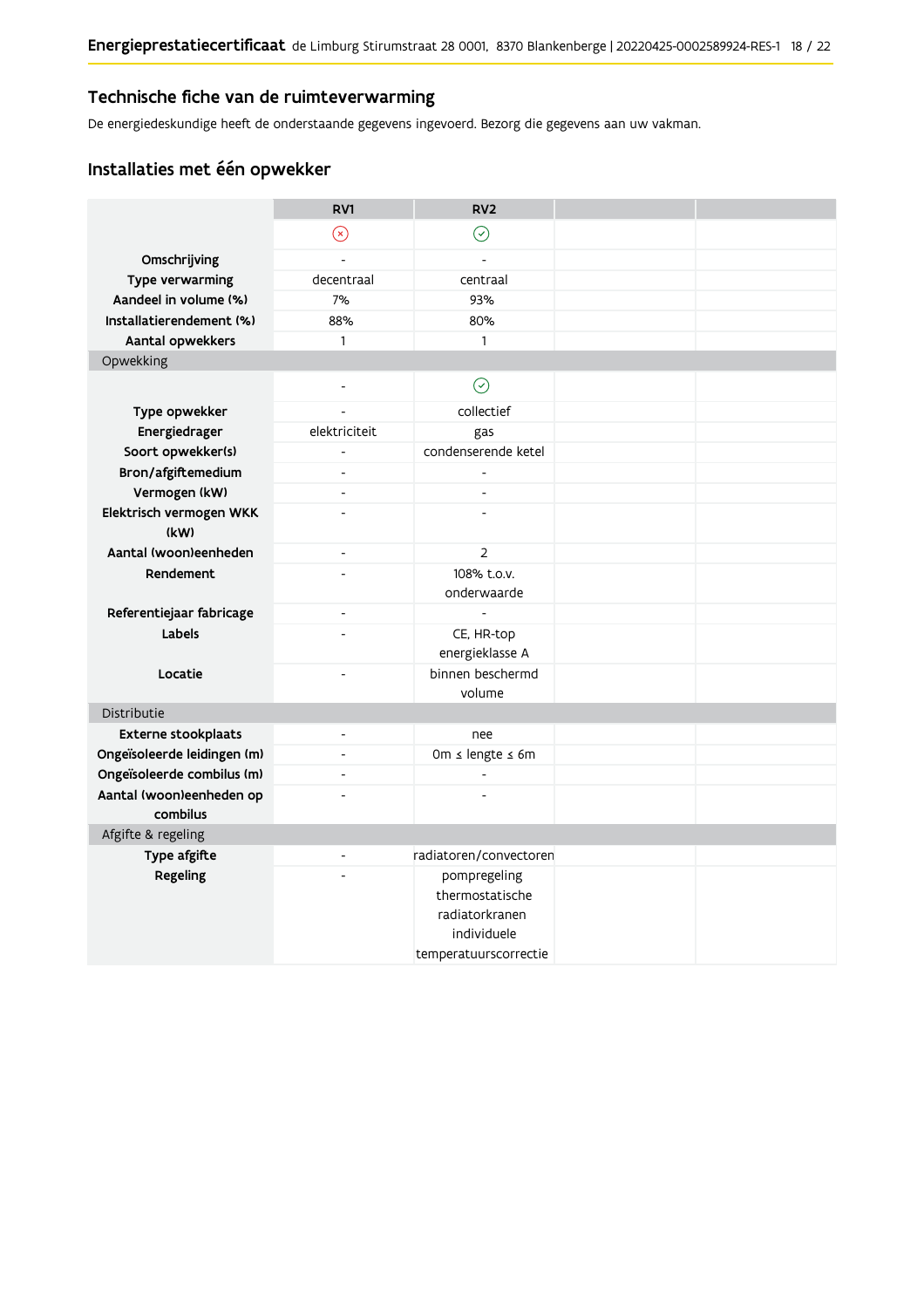## Installaties voor zonne-energie



Zonneboiler

Er is geen zonneboiler aanwezig.

Onderzoek de mogelijkheid om een zonneboiler te plaatsen. Raadpleeg hiervoor de zonnekaart of vraag raad aan een vakman.

Zonnepanelen Er zijn geen zonnepanelen aanwezig.

Onderzoek de mogelijkheid om zonnepanelen te plaatsen. Raadpleeg hiervoor de zonnekaart of vraag raad aan een vakman.

De zonnekaart berekent automatisch het zonnepotentieel voor uw gebouw en geeft een indicatie van het aantal zonnepanelen of zonnecollectoren dat u op het dak zou kunnen plaatsen.

Let op: de zonnekaart gaat uit van het elektriciteits- en watergebruik van een standaardgezin. Hou er bij de bepaling van de grootte van de te plaatsen installatie rekening mee dat het elektriciteits- en watergebruik van uw gebouw kan afwijken.

Voor meer informatie over de berekening van het zonnepotentieel kunt u terecht op de zonnekaart via www.energiesparen.be/zonnekaart.

### Zonnepanelen

Zonnepanelen (ook wel fotovoltaïsche panelen of PV-panelen genoemd) zetten de energie van de zon om in elektriciteit.

Bij de bepaling van het aantal te plaatsen zonnepanelen kunt u ervoor kiezen om alleen uw eigen elektriciteitsverbruik te dekken of om meteen het volledige beschikbare dakoppervlak te benutten.

Om de zonnepanelen optimaal te laten renderen, plaatst u ze tussen oostelijke en westelijke richting onder een hoek van 20° tot 60°.

#### Zonneboiler

Zonnecollectoren zetten de energie van de zon om in warmte. Een zonneboilerinstallatie bestaat uit zonnecollectoren op het dak en een opslagvat voor warm water. Een zonneboiler verwarmt een deel van het sanitair warm water met gratis zonnewarmte. Als de installatie voldoende groot is, kan ze ook in een deel van uw behoefte voor ruimteverwarming voorzien. Hou er wel rekening mee dat een zonnecollector het hoogste rendement behaalt in de zomer. Het rendement in de winter ligt beduidend lager.

Om de zonnecollectoren optimaal te laten renderen, plaatst u ze tussen oostelijke en westelijke richting onder een hoek van 20° tot 60°.



1. Zonnepaneel | 2. Omvormer | 3. Elektrische toestellen



1. Zonnecollector | 2. Opslagvat zonneboiler | 3. Sanitair warm water | 4. Afgifte-element voor ruimteverwarming (optioneel)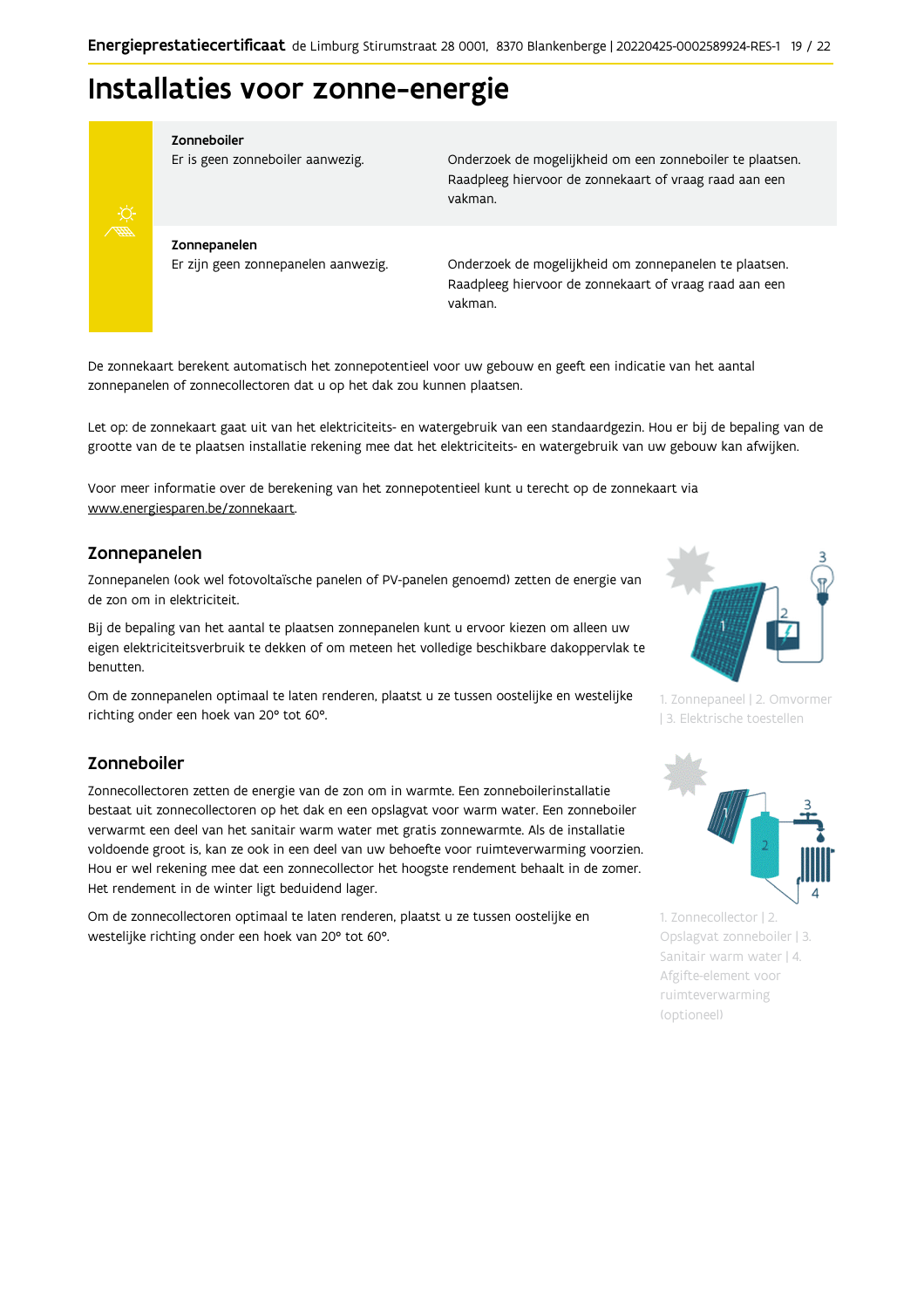#### Ţ Denk vooruit!

- · Zorg ervoor dat het dak waarop u de zonnepanelen of zonnecollectoren plaatst, goed is geïsoleerd. Als de installaties geplaatst zijn, kunt u het dak alleen nog aan de onderkant isoleren.
- · De groenste én de goedkoopste stroom is de stroom die u niet verbruikt. Probeer daarom eerst overbodig elektriciteitsverbruik te vermijden door bijvoorbeeld het sluimerverbruik te verminderen.
- · Beperk ook het gebruik van sanitair warm water door gebruik te maken van een spaardouchekop, een debietbegrenzer of een douchewarmtewisselaar.

#### Pas op! ( !

- · Schaduw van gebouwen, bomen en schoorstenen vermindert de opbrengst van zonnepanelen en zonnecollectoren.
- Informeer bij uw gemeentebestuur of u een bouwvergunning moet aanvragen voor de plaatsing van zonnepanelen of zonnecollectoren.

Laat u bijstaan door een architect, aannemer of vakman voor deskundig advies en een goede uitvoering van de werken.

### Technische fiche van de installaties op zonne-energie

Geen installaties op zonne-energie aanwezig.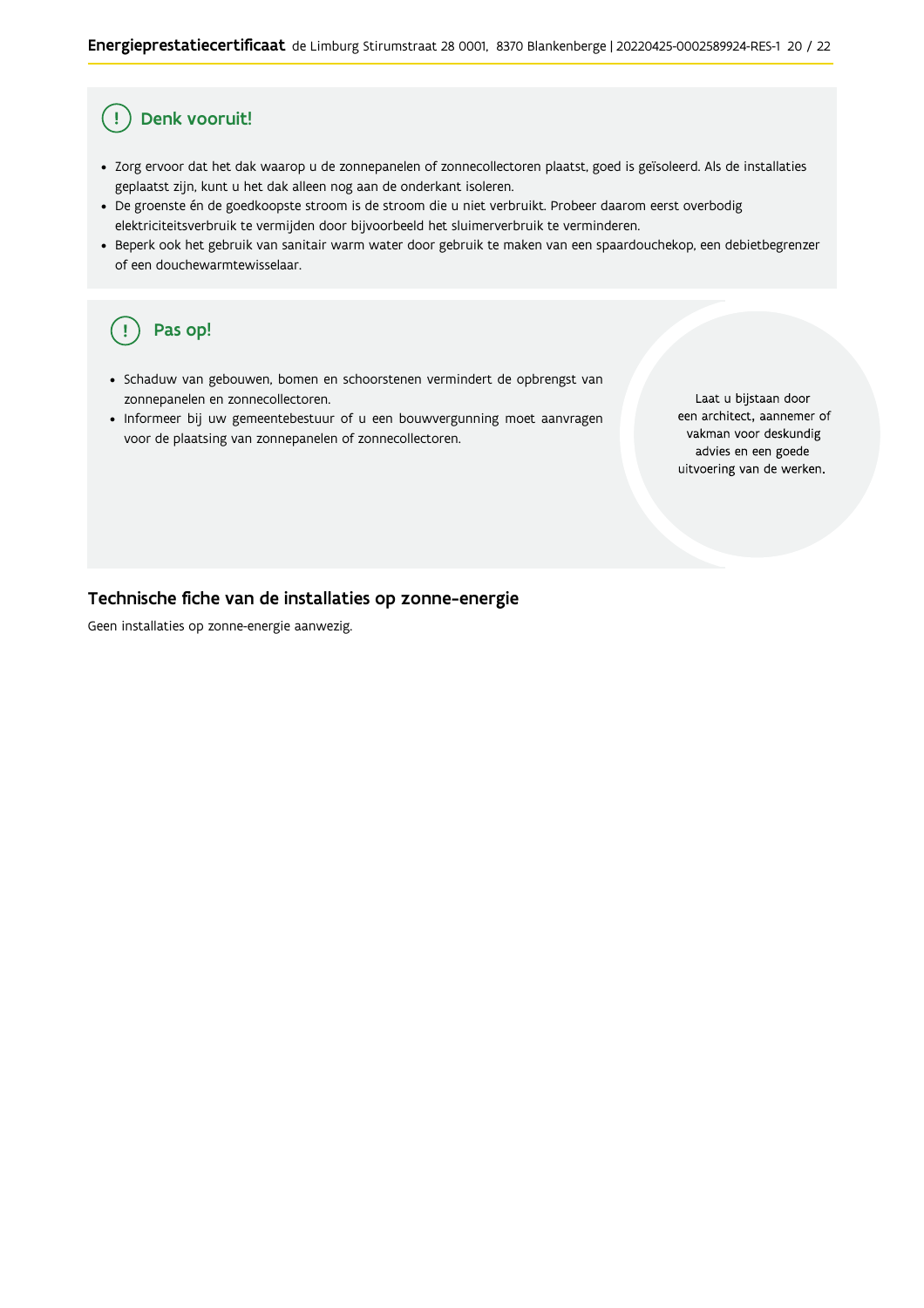## Overige installaties

### Sanitair warm water



Uw appartement beschikt niet over een zonneboiler. Overweeg de plaatsing van een zonneboiler of warmtepompboiler. Daarmee kunt u energie besparen.

|                                    | SWW1                     |  |
|------------------------------------|--------------------------|--|
| <b>Bestemming</b>                  | keuken en badkamer       |  |
| Opwekking                          |                          |  |
| Soort                              | collectief               |  |
| Gekoppeld aan ruimteverwarming     | ja, aan rv2              |  |
| Energiedrager                      |                          |  |
| Type toestel                       | doorstromer              |  |
| Referentiejaar fabricage           | $\overline{\phantom{0}}$ |  |
| Energielabel                       | energieklasse A          |  |
|                                    | capaciteitsprofiel XL    |  |
| Opslag                             |                          |  |
| Aantal voorraadvaten               | $\Omega$                 |  |
| Aantal (woon)eenheden              |                          |  |
| Volume (I)                         |                          |  |
| Omtrek (m)                         |                          |  |
| Hoogte (m)                         |                          |  |
| Isolatie                           |                          |  |
| Label                              |                          |  |
| Opwekker en voorraadvat één geheel |                          |  |
| Distributie                        |                          |  |
| Type leidingen                     | gewone leidingen         |  |
| Lengte leidingen (m)               | ٠                        |  |
| Isolatie leidingen                 | Ξ.                       |  |
| Aantal (woon)eenheden op leidingen | -                        |  |

#### Ventilatie

 $\frac{\circledcirc}{\circ}$ Uw appartement beschikt mogelijk niet over voldoende ventilatievoorzieningen. Een goede ventilatie is echter noodzakelijk om een gezond binnenklimaat te garanderen. Voorzie bij uw renovatie daarom in een ventilatiesysteem. Om energie te besparen, kunt u het best kiezen voor een systeem met vraagsturing of warmteterugwinning.

| Type ventilatie | geen of onvolledig |
|-----------------|--------------------|
|                 |                    |

### **Koeling**

Uw appartement heeft kans op oververhitting, ondanks de aanwezige zonwering. Vermijd de plaatsing van een koelinstallatie, want die verbruikt veel energie. Bekijk of andere maatregelen mogelijk zijn om oververhitting tegen te gaan: 's nachts intensief ventileren, bijkomende zonwering ...

| Koelinstallatie | afwezig |
|-----------------|---------|
|-----------------|---------|